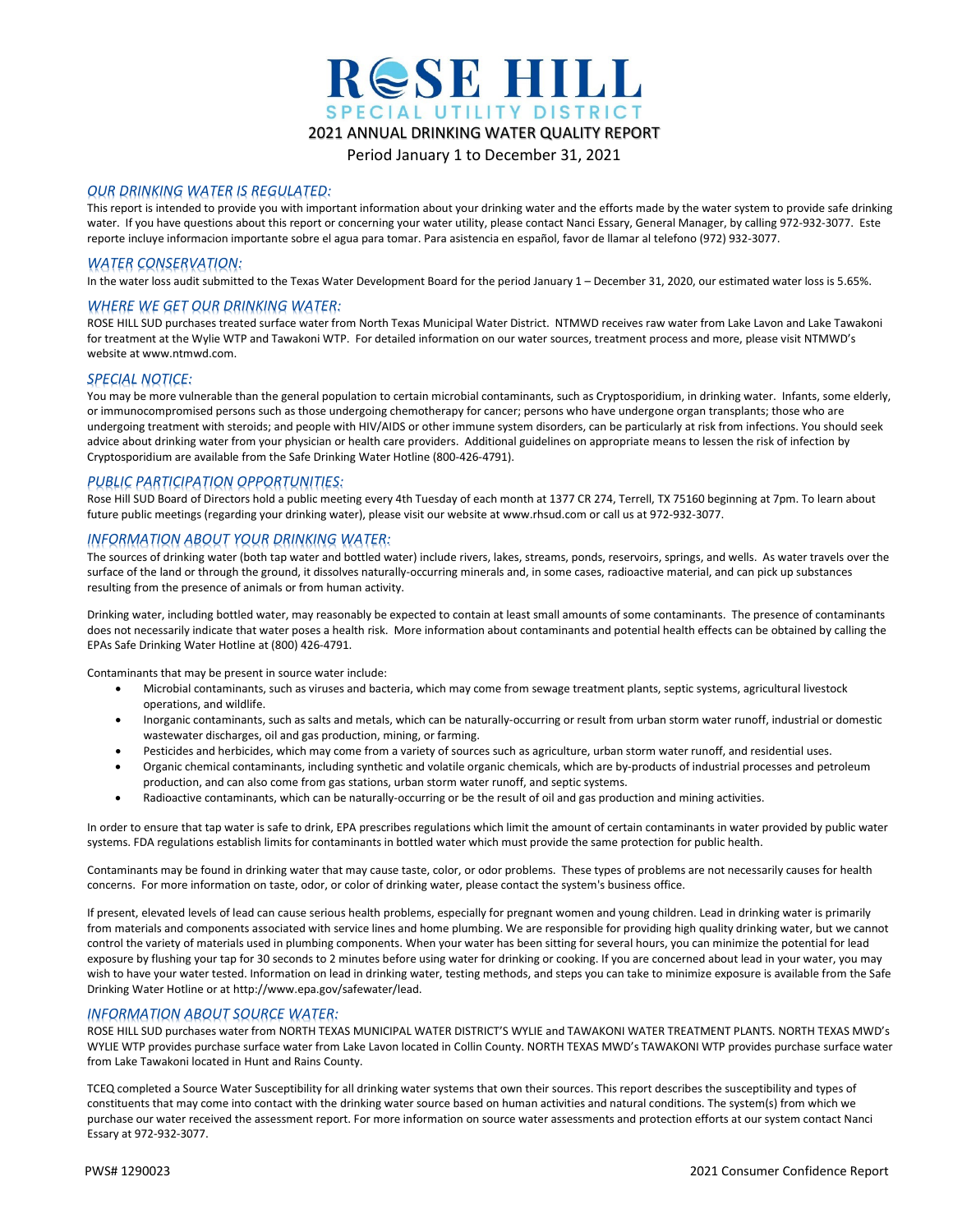| <b>Lead and Copper</b> | Date<br><b>Sampled</b> | <b>MCLG</b> | <b>Action Level</b><br>(AL) | 90th<br><b>Percentile</b> | # Sites<br><b>Over AL</b> | <b>Units</b> | <b>Violation</b> | <b>Likely Source of Contamination</b>                                                                            |
|------------------------|------------------------|-------------|-----------------------------|---------------------------|---------------------------|--------------|------------------|------------------------------------------------------------------------------------------------------------------|
| Copper                 | 2019                   | 1.3         | 1.3                         | 0.489                     | 0                         | ppm          | N                | Erosion of natural deposits;<br>Leaching from wood<br>preservatives; Corrosion of<br>household plumbing systems. |
| Lead                   | 2019                   | 0           | 15                          | 3.04                      |                           | ppb          | N                | Corrosion of household<br>plumbing systems; Erosion of<br>natural deposits.                                      |

### **2021 Water Quality Test Results**

| <b>Disinfection</b><br><b>By-Products</b> | <b>Collection</b><br><b>Date</b> | <b>Highest Level</b><br>or Average<br><b>Detected</b> | Range of<br><b>Individual</b><br><b>Samples</b> | <b>MCLG</b>              | <b>MCL</b> | Units | <b>Violation</b> | <b>Likely Source of Contamination</b>         |
|-------------------------------------------|----------------------------------|-------------------------------------------------------|-------------------------------------------------|--------------------------|------------|-------|------------------|-----------------------------------------------|
| <b>Haloacetic Acids</b><br>(HAA5)         | 2021                             | 19                                                    | $12.9 - 26.3$                                   | No goal for<br>the total | 60         | ppb   | N                | By-product of drinking water<br>disinfection. |

\* The value in the Highest Level or Average Detected column is the highest average of all HAA5 sample results collected at a location over a year

| Total             | 2021 | 38 | $20 - 45.1$ | No goal for | 80 | ppb | N | By-product of drinking water |
|-------------------|------|----|-------------|-------------|----|-----|---|------------------------------|
| l Trihalomethanes |      |    |             | the total   |    |     |   | disinfection.                |
| (TTHM)            |      |    |             |             |    |     |   |                              |

\* The value in the Highest Level or Average Detected column is the highest average of all TTHM sample results collected at a location over a year7

| Inorganic<br><b>Contaminants</b>  | <b>Date</b> | Collection Highest Level or<br>Average<br><b>Detected</b> | Range of<br><b>Individual</b><br><b>Samples</b> | <b>MCLG</b> | <b>MCL</b> | <b>Units</b> | <b>Violation</b> | <b>Likely Source of Contamination</b>                                                              |
|-----------------------------------|-------------|-----------------------------------------------------------|-------------------------------------------------|-------------|------------|--------------|------------------|----------------------------------------------------------------------------------------------------|
| Nitrate [measured<br>as Nitrogen] | 2021        | 0.247                                                     | $0.247 - 0.247$                                 | 10          | 10         | ppm          | N                | Runoff from fertilizer use; Leaching<br>from septic tanks, sewage; Erosion<br>of natural deposits. |

| <b>Disinfectant</b><br><b>Residual</b> | Year | Average<br>Level | Range of<br>Levels<br><b>Detected</b> | <b>MRDL</b> | <b>MRDLG</b> | Unit of<br><b>Measure</b> | Violation (Y/N) | <b>Source in Drinking Water</b>             |
|----------------------------------------|------|------------------|---------------------------------------|-------------|--------------|---------------------------|-----------------|---------------------------------------------|
| <b>Total Chlorine</b>                  | 2021 | 2.86             | $0.93 - 4.17$                         |             | 4            | ppm                       |                 | Water additive used to control<br>microbes. |

### *DEFINITIONS and ABBREVIATIONS:*

- Action Level: The concentration of a contaminant which, if exceeded, triggers treatment or other requirements which a water system must follow.
- Action Level Goal (ALG): The level of a contaminant in drinking water below which there is no known or expected risk to health. ALGs allow for margin of safety.
- Avg: Regulatory compliance with some MCLs are based on running annual average of monthly samples.
- Level 1 Assessment: A Level 1 assessment is a study of the water system to identify potential problems and determine (if possible) why total coliform bacteria have been found in our water system.
- Level 2 Assessment: A Level 2 assessment is a very detailed study of the water system to identify potential problems and determine (if possible) why an E. coli MCL violation has occurred and/or why total coliform bacteria have been found in our water system on multiple occasions.
- Maximum Contaminant Level (MCL): The highest level of a contaminant that is allowed in drinking water. MCLs are set as close to the MCLGs as feasible using the best available treatment technology.
- Maximum Contaminant Level Goal (MCLG): The level of a contaminant in drinking water below which there is no known or expected health risk. MCLGs allow for a margin of safety.
- Maximum Residual Disinfectant Level (MRDL): The highest level of disinfectant allowed in drinking water. There is convincing evidence that addition of a disinfectant is necessary for control of microbial contaminants.
- Maximum Residual Disinfectant Level Goal (MRDLG): The level of a drinking water disinfectant below which there is no known or expected risk to health. MRDLGs do not reflect the benefits of the use of disinfectant to control microbial contaminants.
- MFL: million fibers per liter (a measure of asbestos)
- mrem: millirems per year (a measure of radiation absorbed by the body)
- na: not applicable
- NTU: nephelometric turbidity units (a measure of turbidity)
- pCi/L: picocuries per liter (measure of radioactivity)
- ppb: parts per billion, or micrograms per liter (µg/l) or one ounce in 7,350,000 gallons of water
- ppm: parts per million, or milligrams per liter (mg/L) or one ounce in 7,350 gallons of water
- ppq: parts per quadrillion, or picograms per liter (pg/L)
- ppt: parts per trillion, or nanograms per liter (ng/L)
- TT: Treatment Technique, a required process intended to reduce the level of a contaminant in drinking water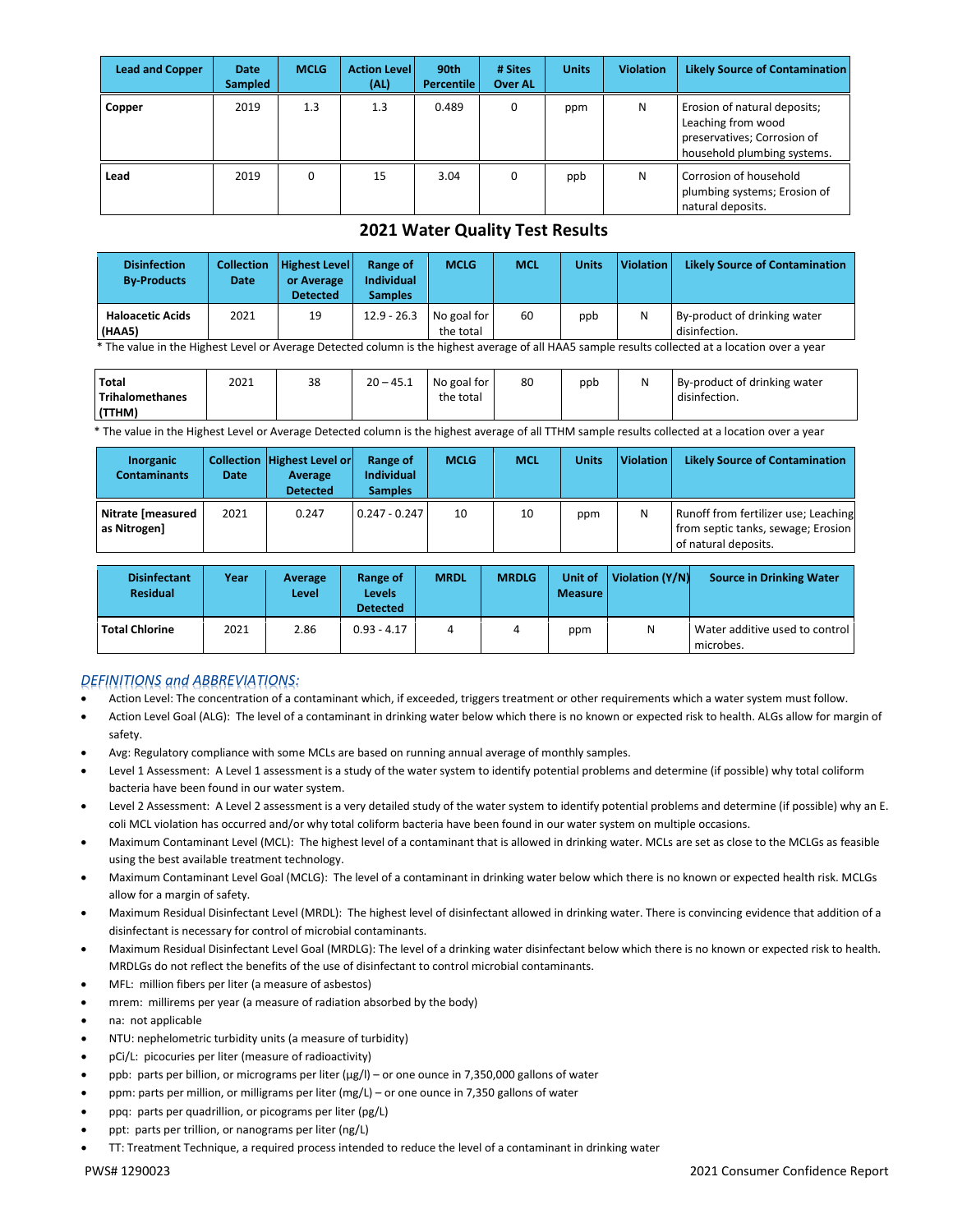### **NTMWD Wylie Water Treatment Plants Water Quality Data for Year 2021**

|                                                                                                                                                                                                                                                                                                                                                                                                         |                        |                                                                                        |                                 | <b>Coliform Bacteria</b>                                                                   |                         |                                                                             |                  |                                                                                                                                            |  |  |
|---------------------------------------------------------------------------------------------------------------------------------------------------------------------------------------------------------------------------------------------------------------------------------------------------------------------------------------------------------------------------------------------------------|------------------------|----------------------------------------------------------------------------------------|---------------------------------|--------------------------------------------------------------------------------------------|-------------------------|-----------------------------------------------------------------------------|------------------|--------------------------------------------------------------------------------------------------------------------------------------------|--|--|
| <b>Maximum Contaminant</b><br><b>Level Goal</b><br>NOTE: Reported monthly tests found no fecal coliform bacteria. Coliforms are bacteria that are naturally present in the environment and are used as an indicator that other,                                                                                                                                                                         |                        | <b>Total Coliform Maximum</b><br><b>Contaminant Level</b><br>1 positive monthly sample | <b>Highest No. of Positive</b>  | ecal Coliform<br>or<br>E. Coli<br><b>Maximum</b><br>Contaminant<br>Level<br>$\overline{0}$ |                         | <b>Total No. of Positive</b><br>E. Coli or Fecal<br><b>Coliform Samples</b> | <b>Violation</b> | <b>Likely Source of Contamination</b><br>Naturally present in the environment                                                              |  |  |
| potentially harmful, bacteria may be present.                                                                                                                                                                                                                                                                                                                                                           |                        |                                                                                        |                                 |                                                                                            |                         |                                                                             |                  |                                                                                                                                            |  |  |
| <b>Requlated Contaminants</b>                                                                                                                                                                                                                                                                                                                                                                           |                        |                                                                                        |                                 |                                                                                            |                         |                                                                             |                  |                                                                                                                                            |  |  |
| <b>Disinfectants and</b><br><b>Disinfection By-Products</b>                                                                                                                                                                                                                                                                                                                                             | <b>Collection Date</b> | <b>Highest Level</b><br><b>Detected</b>                                                | <b>Range of Levels Detected</b> | <b>MCLG</b>                                                                                | <b>MCL</b>              | <b>Units</b>                                                                | <b>Violation</b> | <b>Likely Source of Contamination</b>                                                                                                      |  |  |
| Total Haloacetic Acids (HAA5)                                                                                                                                                                                                                                                                                                                                                                           | 2021                   | 19                                                                                     | $12.9 - 26.3$                   | No goal for<br>the total                                                                   | 60                      | ppb                                                                         | <b>No</b>        | By-product of drinking water disinfection.                                                                                                 |  |  |
| <b>Total Trihalomethanes (TTHM)</b>                                                                                                                                                                                                                                                                                                                                                                     | 2021                   | 38                                                                                     | $20 - 45.1$                     | No goal for<br>the total                                                                   | 80                      | ppb                                                                         | No               | By-product of drinking water disinfection.                                                                                                 |  |  |
| <b>Bromate</b>                                                                                                                                                                                                                                                                                                                                                                                          | 2021                   | 69.2                                                                                   | $5.27 - 69.2$                   | 5                                                                                          | 10                      | ppb                                                                         | No               | By-product of drinking water ozonation.                                                                                                    |  |  |
| NOTE: Not all sample results may have been used for calculating the Highest Level Detected because some results may be part of an evaluation to determine where compliance<br>sampling should occur in the future. TCEQ only requires one sample annually for compliance testing. For Bromate, compliance is based on the running annual average.                                                       |                        |                                                                                        |                                 |                                                                                            |                         |                                                                             |                  |                                                                                                                                            |  |  |
| <b>Inorganic Contaminants</b>                                                                                                                                                                                                                                                                                                                                                                           | <b>Collection Date</b> | <b>Highest Level</b><br><b>Detected</b>                                                | <b>Range of Levels Detected</b> | <b>MCLG</b>                                                                                | <b>MCL</b>              | <b>Units</b>                                                                | Violation        | <b>Likely Source of Contamination</b>                                                                                                      |  |  |
| Antimony                                                                                                                                                                                                                                                                                                                                                                                                | 2021                   | Levels lower than<br>detect level                                                      | $0 - 0$                         | 6                                                                                          | 6                       | ppb                                                                         | No               | Discharge from petroleum refineries; fire retardants; ceramics;<br>electronics; solder; and test addition.                                 |  |  |
| Arsenic                                                                                                                                                                                                                                                                                                                                                                                                 | 2021                   | Levels lower than<br>detect level                                                      | $0 - 0$                         | $\mathbf 0$                                                                                | 10                      | ppb                                                                         | No               | Erosion of natural deposits; runoff from orchards; runoff from glass<br>and electronics production wastes.                                 |  |  |
| Barium                                                                                                                                                                                                                                                                                                                                                                                                  | 2021                   | 0.038                                                                                  | $0.037 - 0.038$                 | $\overline{c}$                                                                             | $\overline{2}$          | ppm                                                                         | No               | Discharge of drilling wastes; discharge from metal refineries;<br>erosion of natural deposits.                                             |  |  |
| Beryllium                                                                                                                                                                                                                                                                                                                                                                                               | 2021                   | Levels lower than<br>detect level                                                      | $0 - 0$                         | $\overline{a}$                                                                             | $\overline{4}$          | ppb                                                                         | No               | Discharge from metal refineries and coal-burning factories;<br>discharge from electrical, aerospace, and defense industries.               |  |  |
| Cadmium                                                                                                                                                                                                                                                                                                                                                                                                 | 2021                   | Levels lower than<br>detect level                                                      | $0 - 0$                         | 5                                                                                          | 5                       | ppb                                                                         | No               | Corrosion of galvanized pipes; erosion of natural deposits;<br>discharge from metal refineries; runoff from waste batteries and<br>paints. |  |  |
| Chromium                                                                                                                                                                                                                                                                                                                                                                                                | 2021                   | Levels lower than<br>detect level                                                      | $0 - 0$                         | 100                                                                                        | 100                     | ppb                                                                         | No               | Discharge from steel and pulp mills; erosion of natural deposits.                                                                          |  |  |
| Cyanide                                                                                                                                                                                                                                                                                                                                                                                                 | 2021                   | 86.9                                                                                   | 86.9 - 86.9                     | 200                                                                                        | 200                     | ppb                                                                         | No               | Discharge from steel/metal factories; Discharge from plastics and<br>fertilizer factories.                                                 |  |  |
| Fluoride                                                                                                                                                                                                                                                                                                                                                                                                | 2021                   | 0.480                                                                                  | $0.306 - 0.480$                 | $\overline{4}$                                                                             | $\overline{\mathbf{4}}$ | ppm                                                                         | No               | Erosion of natural deposits; water additive which promotes strong<br>teeth; discharge from fertilizer and aluminum factories.              |  |  |
| Mercury                                                                                                                                                                                                                                                                                                                                                                                                 | 2021                   | Levels lower than<br>detect level                                                      | $0 - 0$                         | $\overline{2}$                                                                             | $\overline{\mathbf{c}}$ | ppb                                                                         | No               | Erosion of natural deposits; discharge from refineries and<br>factories; runoff from landfills; runoff from cropland.                      |  |  |
| Nitrate (measured as Nitrogen)                                                                                                                                                                                                                                                                                                                                                                          | 2021                   | 0.802                                                                                  | $0.110 - 0.802$                 | 10                                                                                         | 10                      | ppm                                                                         | No               | Runoff from fertilizer use; leaching from septic tanks; sewage;<br>erosion of natural deposits.                                            |  |  |
| Selenium                                                                                                                                                                                                                                                                                                                                                                                                | 2021                   | Levels lower than<br>detect level                                                      | $0 - 0$                         | 50                                                                                         | 50                      | ppb                                                                         | No               | Discharge from petroleum and metal refineries; erosion of natural<br>deposits; discharge from mines.                                       |  |  |
| Thallium                                                                                                                                                                                                                                                                                                                                                                                                | 2021                   | Levels lower than<br>detect level                                                      | $0 - 0$                         | 0.5                                                                                        | $\overline{2}$          | ppb                                                                         | No               | Discharge from electronics, glass, and leaching from ore-<br>processing sites; drug factories.                                             |  |  |
| Nitrate Advisory: Nitrate in drinking water at levels above 10 ppm is a health risk for infants of less than six months of age. High nitrate levels in drinking water can cause blue<br>baby syndrome. Nitrate levels may rise quickly for short periods of time because of rainfall or agricultural activity. If you are caring for an infant you should ask advice from your health<br>care provider. |                        |                                                                                        |                                 |                                                                                            |                         |                                                                             |                  |                                                                                                                                            |  |  |
| <b>Radioactive Contaminants</b>                                                                                                                                                                                                                                                                                                                                                                         | <b>Collection Date</b> | <b>Highest Level</b><br><b>Detected</b>                                                | <b>Range of Levels Detected</b> | <b>MCLG</b>                                                                                | <b>MCL</b>              | <b>Units</b>                                                                | Violation        | <b>Likely Source of Contamination</b>                                                                                                      |  |  |
| Beta/photon emitters                                                                                                                                                                                                                                                                                                                                                                                    | 2021                   | Levels lower than<br>detect level                                                      | $0 - 0$                         | $\mathbf 0$                                                                                | 50                      | pCi/L                                                                       | No               | Decay of natural and man-made deposits.                                                                                                    |  |  |
| Gross alpha excluding<br>radon and uranium                                                                                                                                                                                                                                                                                                                                                              | 2021                   | Levels lower than<br>detect level                                                      | $0 - 0$                         | $\mathbf 0$                                                                                | 15                      | pCi/L                                                                       | No               | Erosion of natural deposits.                                                                                                               |  |  |
| Radium                                                                                                                                                                                                                                                                                                                                                                                                  | 2021                   | Levels lower than<br>detect level                                                      | $0 - 0$                         | $\mathbf 0$                                                                                | 5                       | pCi/L                                                                       | No               | Erosion of natural deposits.                                                                                                               |  |  |

### **NTMWD Wylie Water Treatment Plants Water Quality Data for Year 2021 (Cont.)**

| Synthetic organic contaminants<br>including pesticides and<br>herbicides | <b>Collection Date</b> | <b>Highest Level</b><br><b>Detected</b> | <b>Range of Levels Detected</b> | <b>MCLG</b>    | <b>MCL</b>     | <b>Units</b> | Violation | <b>Likely Source of Contamination</b>                                                       |
|--------------------------------------------------------------------------|------------------------|-----------------------------------------|---------------------------------|----------------|----------------|--------------|-----------|---------------------------------------------------------------------------------------------|
| 2, 4, 5 - TP (Silvex)                                                    | 2019                   | Levels lower than<br>detect level       | $0 - 0$                         | 50             | 50             | ppb          | No        | Residue of banned herbicide.                                                                |
| $2.4 - D$                                                                | 2019                   | Levels lower than<br>detect level       | $0 - 0$                         | 70             | 70             | ppb          | No        | Runoff from herbicide used on row crops.                                                    |
| Alachlor                                                                 | 2021                   | Levels lower than<br>detect level       | $0 - 0$                         | 0              | $\overline{2}$ | ppb          | No        | Runoff from herbicide used on row crops.                                                    |
| Aldicarb                                                                 | 2019                   | Levels lower than<br>detect level       | $0 - 0$                         |                | 3              | ppb          | No        | Runoff from agricultural pesticide.                                                         |
| Aldicarb Sulfone                                                         | 2019                   | Levels lower than<br>detect level       | $0 - 0$                         | -1             | $\overline{2}$ | ppb          | No        | Runoff from agricultural pesticide.                                                         |
| Aldicarb Sulfoxide                                                       | 2019                   | Levels lower than<br>detect level       | $0 - 0$                         | $\overline{1}$ | 4              | ppb          | No        | Runoff from agricultural pesticide.                                                         |
| Atrazine                                                                 | 2021                   | 0.3                                     | $0.2 - 0.3$                     | 3              | 3              | ppb          | No        | Runoff from herbicide used on row crops.                                                    |
| Benzo (a) pyrene                                                         | 2021                   | Levels lower than<br>detect level       | $0 - 0$                         | $\mathbf 0$    | 200            | ppt          | No        | Leaching from linings of water storage tanks and distribution lines.                        |
| Carbofuran                                                               | 2019                   | Levels lower than<br>detect level       | $0 - 0$                         | 40             | 40             | ppb          | No        | Leaching of soil fumigant used on rice and alfalfa.                                         |
| Chlordane                                                                | 2021                   | Levels lower than<br>detect level       | $0 - 0$                         | $\mathbf 0$    | $\overline{2}$ | ppb          | No        | Residue of banned termiticide.                                                              |
| Dalapon                                                                  | 2019                   | Levels lower than<br>detect level       | $0 - 0$                         | 200            | 200            | ppb          | No        | Runoff from herbicide used on rights of way.                                                |
| Di (2-ethylhexyl) adipate                                                | 2021                   | Levels lower than<br>detect level       | $0 - 0$                         | 400            | 400            | ppb          | No        | Discharge from chemical factories.                                                          |
| Di (2-ethylhexyl) phthalate                                              | 2021                   | Levels lower than<br>detect level       | $0 - 0$                         | $\mathbf 0$    | 6              | ppb          | No        | Discharge from rubber and chemical factories.                                               |
| Dibromochloropropane (DBCP)                                              | 2019                   | Levels lower than<br>detect level       | $0 - 0$                         | $\mathbf 0$    | 200            | ppt          | No        | Runoff / leaching from soil fumigant used on soybeans, cotton,<br>pineapples, and orchards. |
| Dinoseb                                                                  | 2019                   | Levels lower than<br>detect level       | $0 - 0$                         | $\overline{7}$ | $\overline{7}$ | ppb          | No        | Runoff from herbicide used on soybeans and vegetables.                                      |
| Endrin                                                                   | 2021                   | Levels lower than<br>detect level       | $0 - 0$                         | $\overline{2}$ | $\overline{2}$ | ppb          | No        | Residue of banned insecticide.                                                              |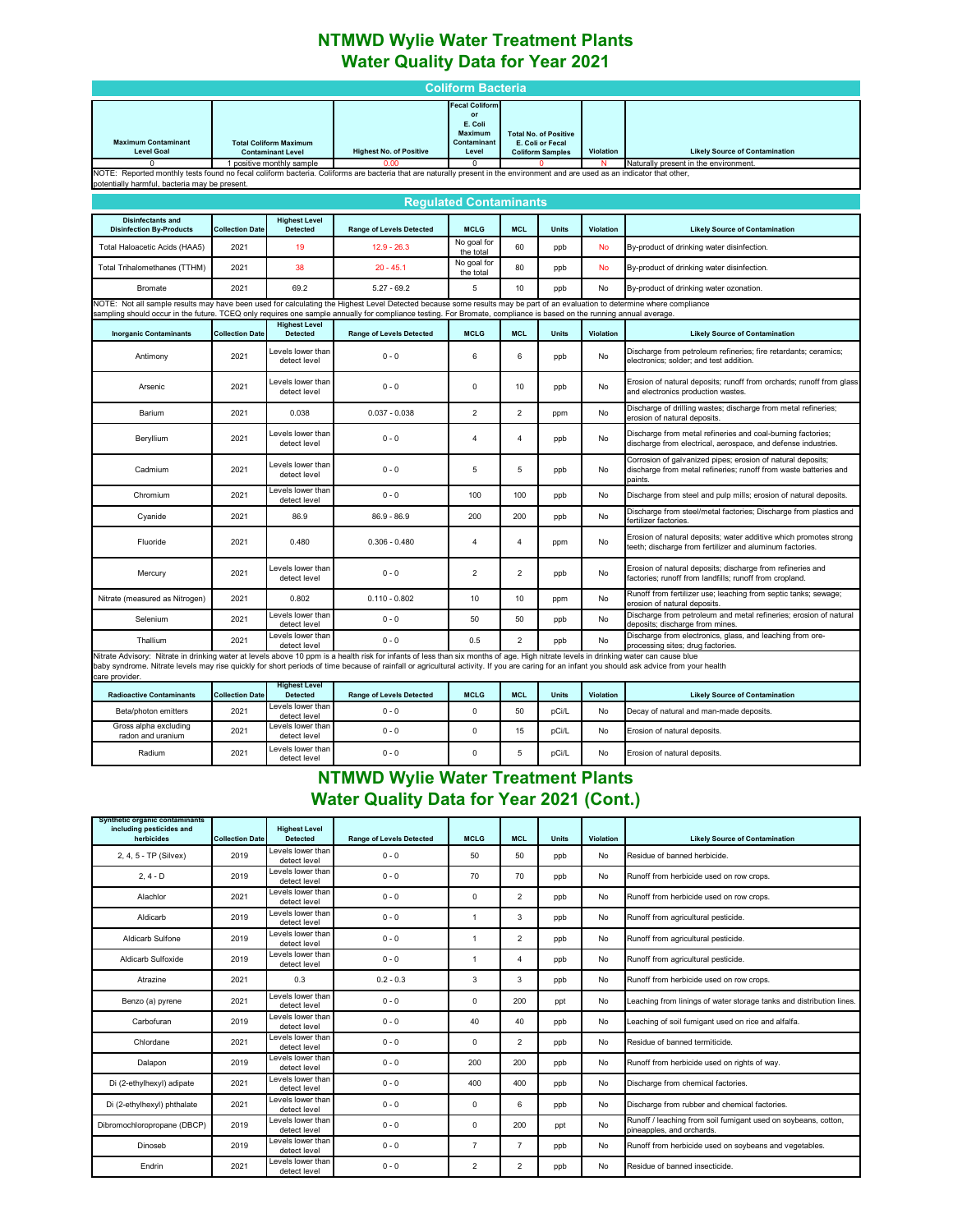| Ethylene dibromide                   | 2019                   | Levels lower than<br>detect level       | $0 - 0$                         | $\mathbf 0$    | 50             | ppt          | No        | Discharge from petroleium refineries.                                                     |
|--------------------------------------|------------------------|-----------------------------------------|---------------------------------|----------------|----------------|--------------|-----------|-------------------------------------------------------------------------------------------|
| Heptachlor                           | 2021                   | Levels lower than<br>detect level       | $0 - 0$                         | $\mathbf 0$    | 400            | ppt          | No        | Residue of banned termiticide.                                                            |
| Heptachlor epoxide                   | 2021                   | Levels lower than<br>detect level       | $0 - 0$                         | $\mathbf 0$    | 200            | ppt          | No        | Breakdown of heptachlor.                                                                  |
| Hexachlorobenzene                    | 2021                   | Levels lower than<br>detect level       | $0 - 0$                         | $\mathbf 0$    | $\mathbf{1}$   | ppb          | No        | Discharge from metal refineries and agricultural chemical<br>factories.                   |
| Hexachlorocyclopentadiene            | 2021                   | Levels lower than<br>detect level       | $0 - 0$                         | 50             | 50             | ppb          | No        | Discharge from chemical factories.                                                        |
| Lindane                              | 2021                   | Levels lower than<br>detect level       | $0 - 0$                         | 200            | 200            | ppt          | No        | Runoff / leaching from insecticide used on cattle, lumber, and<br>gardens.                |
| Methoxychlor                         | 2021                   | Levels lower than<br>detect level       | $0 - 0$                         | 40             | 40             | ppb          | No        | Runoff / leaching from insecticide used on fruits, vegetables,<br>alfalfa, and livestock. |
| Oxamyl [Vydate]                      | 2019                   | Levels lower than<br>detect level       | $0 - 0$                         | 200            | 200            | ppb          | No        | Runoff / leaching from insecticide used on apples, potatoes, and<br>tomatoes.             |
| Pentachlorophenol                    | 2019                   | Levels lower than<br>detect level       | $0 - 0$                         | $\mathbf 0$    | $\overline{1}$ | ppb          | No        | Discharge from wood preserving factories.                                                 |
| Picloram                             | 2019                   | Levels lower than<br>detect level       | $0 - 0$                         | 500            | 500            | ppb          | No        | Herbicide runoff.                                                                         |
| Simazine                             | 2021                   | 0.12                                    | $0.08 - 0.12$                   | $\overline{4}$ | 4              | ppb          | No        | Herbicide runoff.                                                                         |
| Toxaphene                            | 2021                   | Levels lower than<br>detect level       | $0 - 0$                         | $\mathbf 0$    | 3              | ppb          | No        | Runoff / leaching from insecticide used on cotton and cattle.                             |
| <b>Volatile Organic Contaminants</b> | <b>Collection Date</b> | <b>Highest Level</b><br><b>Detected</b> | <b>Range of Levels Detected</b> | <b>MCLG</b>    | <b>MCL</b>     | <b>Units</b> | Violation | <b>Likely Source of Contamination</b>                                                     |
| 1, 1, 1 - Trichloroethane            | 2021                   | Levels lower than<br>detect level       | $0 - 0$                         | 200            | 200            | ppb          | No        | Discharge from metal degreasing sites and other factories.                                |
| 1. 1. 2 - Trichloroethane            | 2021                   | Levels lower than<br>detect level       | $0 - 0$                         | 3              | 5              | ppb          | No        | Discharge from industrial chemical factories.                                             |
| 1, 1 - Dichloroethylene              | 2021                   | Levels lower than<br>detect level       | $0 - 0$                         | $\overline{7}$ | $\overline{7}$ | ppb          | No        | Discharge from industrial chemical factories.                                             |
| 1.2.4 - Trichlorobenzene             | 2021                   | Levels lower than<br>detect level       | $0 - 0$                         | 70             | 70             | ppb          | No        | Discharge from textile-finishing factories.                                               |
| 1.2 - Dichloroethane                 | 2021                   | Levels lower than<br>detect level       | $0 - 0$                         | $\mathbf 0$    | 5              | ppb          | No        | Discharge from industrial chemical factories.                                             |
| 1, 2 - Dichloropropane               | 2021                   | Levels lower than<br>detect level       | $0 - 0$                         | $\mathbf 0$    | 5              | ppb          | No        | Discharge from industrial chemical factories.                                             |
| Benzene                              | 2021                   | Levels lower than<br>detect level       | $0 - 0$                         | $\mathbf 0$    | 5              | ppb          | No        | Discharge from factories; leaching from gas storage tanks and<br>landfills.               |
| Carbon Tetrachloride                 | 2021                   | Levels lower than<br>detect level       | $0 - 0$                         | $\mathbf 0$    | 5              | ppb          | No        | Discharge from chemical plants and other industrial activities.                           |

### **NTMWD Wylie Water Treatment Plants Water Quality Data for Year 2021 (Cont.)**

| <b>Volatile Organic Contaminants</b> | <b>Collection Date</b> | <b>Highest Level</b><br><b>Detected</b> | <b>Range of Levels Detected</b> | <b>MCLG</b> | <b>MCL</b>     | <b>Units</b> | <b>Violation</b> | <b>Likely Source of Contamination</b>                                     |
|--------------------------------------|------------------------|-----------------------------------------|---------------------------------|-------------|----------------|--------------|------------------|---------------------------------------------------------------------------|
| Chlorobenzene                        | 2021                   | Levels lower than<br>detect level       | $0 - 0$                         | 100         | 100            | ppb          | No               | Discharge from chemical and agricultural chemical factories.              |
| Dichloromethane                      | 2021                   | Levels lower than<br>detect level       | $0 - 0$                         | $\Omega$    | 5              | ppb          | No               | Discharge from pharmaceutical and chemical factories.                     |
| Ethylbenzene                         | 2021                   | Levels lower than<br>detect level       | $0 - 0$                         | 0           | 700            | ppb          | No               | Discharge from petroleum refineries.                                      |
| Styrene                              | 2021                   | Levels lower than<br>detect level       | $0 - 0$                         | 100         | 100            | ppb          | N <sub>o</sub>   | Discharge from rubber and plastic factories; leaching from<br>landfills.  |
| Tetrachloroethylene                  | 2021                   | Levels lower than<br>detect level       | $0 - 0$                         | 0           | 5              | ppb          | No               | Discharge from factories and dry cleaners.                                |
| Toluene                              | 2021                   | Levels lower than<br>detect level       | $0 - 0$                         |             |                | ppm          | No               | Discharge from petroleum factories.                                       |
| Trichloroethylene                    | 2021                   | Levels lower than<br>detect level       | $0 - 0$                         | 0           | 5              | ppb          | No               | Discharge from metal degreasing sites and other factories.                |
| Vinyl Chloride                       | 2021                   | Levels lower than<br>detect level       | $0 - 0$                         | 0           | $\overline{2}$ | ppb          | No               | Leaching from PVC piping; discharge from plastics factories.              |
| Xylenes                              | 2021                   | Levels lower than<br>detect level       | $0 - 0$                         | 10          | 10             | ppm          | No               | Discharge from petroleum factories; discharge from chemical<br>factories. |
| cis - 1, 2 - Dichloroethylene        | 2021                   | Levels lower than<br>detect level       | $0 - 0$                         | 70          | 70             | ppb          | No               | Discharge from industrial chemical factories.                             |
| o - Dichlorobenzene                  | 2021                   | Levels lower than<br>detect level       | $0 - 0$                         | 600         | 600            | ppb          | No               | Discharge from industrial chemical factories.                             |
| p - Dichlorobenzene                  | 2021                   | Levels lower than<br>detect level       | $0 - 0$                         | 75          | 75             | ppb          | No               | Discharge from industrial chemical factories.                             |
| trans - 1, 2 - Dicholoroethylene     | 2021                   | Levels lower than<br>detect level       | $0 - 0$                         | 100         | 100            | ppb          | No               | Discharge from industrial chemical factories.                             |

### **Turbidity**

|                                                                                                                                                                                    | Limit                 |                       |           |                                       |  |  |  |
|------------------------------------------------------------------------------------------------------------------------------------------------------------------------------------|-----------------------|-----------------------|-----------|---------------------------------------|--|--|--|
|                                                                                                                                                                                    | (Treatment Technique) | <b>Level Detected</b> | Violation | <b>Likely Source of Contamination</b> |  |  |  |
| <b>Highest single measurement</b>                                                                                                                                                  | 1 NTU                 | 0.39 NTU              | No        | Soil runoff.                          |  |  |  |
| Lowest monthly percentage (%) meeting limit                                                                                                                                        | $0.3$ NTU             | 98.80%                | No        | Soil runoff.                          |  |  |  |
| NOTE: Turbidity is a measurement of the cloudiness of the water caused by suspended particles. We monitor it because it is a good indicator of water quality and the effectiveness |                       |                       |           |                                       |  |  |  |
| .                                                                                                                                                                                  |                       |                       |           |                                       |  |  |  |

of our filtration. **Maximum Residual Disinfectant Level**

|                                                                                                                                                                                      |                                                              |                                           | Maximum Residual Disimectant Level       |                                              |             |              |              |                                        |  |  |  |
|--------------------------------------------------------------------------------------------------------------------------------------------------------------------------------------|--------------------------------------------------------------|-------------------------------------------|------------------------------------------|----------------------------------------------|-------------|--------------|--------------|----------------------------------------|--|--|--|
| <b>Disinfectant Type</b>                                                                                                                                                             | Year                                                         | Average Level of<br><b>Quarterly Data</b> | <b>Lowest Result</b><br>of Single Sample | <b>Highest Result</b><br>of Single<br>Sample | <b>MRDL</b> | <b>MRDLG</b> | <b>Units</b> | <b>Source of Chemical</b>              |  |  |  |
| Chlorine Residual (Chloramines)                                                                                                                                                      | 2021                                                         | 2.86                                      | 0.93                                     | 4.17                                         | 4.00        | 4.0          | ppm          | Disinfectant used to control microbes. |  |  |  |
| Chlorine Dioxide                                                                                                                                                                     | 2021                                                         |                                           |                                          |                                              | 0.80        | 0.80         | ppm          | Disinfectant.                          |  |  |  |
| Chlorite                                                                                                                                                                             | ppm<br>Disinfectant.<br>N/A<br>0.97<br>1.00<br>2021<br>0.105 |                                           |                                          |                                              |             |              |              |                                        |  |  |  |
| NOTE: Water providers are required to maintain a minimum chlorine disinfection residual level of 0.5 parts per million (ppm) for systems disinfecting with chloramines and an annual |                                                              |                                           |                                          |                                              |             |              |              |                                        |  |  |  |

average chlorine disinfection residual level of between 0.5 (ppm) and 4 parts per million (ppm).

Г

|                     | <b>Total Organic Carbon</b> |                                                                                                                                                                                                                                                                                                                                                                                                                                                                                                              |                                    |                |                                       |  |  |  |  |  |  |
|---------------------|-----------------------------|--------------------------------------------------------------------------------------------------------------------------------------------------------------------------------------------------------------------------------------------------------------------------------------------------------------------------------------------------------------------------------------------------------------------------------------------------------------------------------------------------------------|------------------------------------|----------------|---------------------------------------|--|--|--|--|--|--|
|                     | <b>Collection Date</b>      | <b>Highest Level</b><br><b>Detected</b>                                                                                                                                                                                                                                                                                                                                                                                                                                                                      | <b>Range of Levels Detected</b>    | <b>Units</b>   | <b>Likely Source of Contamination</b> |  |  |  |  |  |  |
| Source Water        | 2021                        | 4.66                                                                                                                                                                                                                                                                                                                                                                                                                                                                                                         | $3.69 - 4.66$                      | ppm            | Naturally present in the environment. |  |  |  |  |  |  |
| Drinking Water      | 2021                        | 4.01                                                                                                                                                                                                                                                                                                                                                                                                                                                                                                         | $2.01 - 4.01$                      | ppm            | Naturally present in the environment. |  |  |  |  |  |  |
| Removal Ratio       | 2021                        | 46.0                                                                                                                                                                                                                                                                                                                                                                                                                                                                                                         | $1.9 - 46.0$                       | % removal *    | N/A                                   |  |  |  |  |  |  |
|                     |                             | NOTE: Total organic carbon (TOC) has no health effects. The disinfectant can combine with TOC to form disinfection by-products. Disinfection is necessary to ensure that water<br>does not have unacceptable levels of pathogens. By-products of disinfection include trihalomethanes (THMs) and haloacetic acids (HAA) which are reported elsewhere in this report.<br>* Removal ratio is the percent of TOC removed by the treatment process divided by the percent of TOC required by TCEQ to be removed. |                                    |                |                                       |  |  |  |  |  |  |
|                     |                             |                                                                                                                                                                                                                                                                                                                                                                                                                                                                                                              | <b>Cryptosporidium and Giardia</b> |                |                                       |  |  |  |  |  |  |
| <b>Contaminants</b> | <b>Collection Date</b>      | <b>Highest Level</b><br><b>Detected</b>                                                                                                                                                                                                                                                                                                                                                                                                                                                                      | <b>Range of Levels Detected</b>    | <b>Units</b>   | <b>Likely Source of Contamination</b> |  |  |  |  |  |  |
| Cryptosporidium     | 2021                        |                                                                                                                                                                                                                                                                                                                                                                                                                                                                                                              | $0 - 0$                            | (Oo) Cysts/L   | Human and animal fecal waste.         |  |  |  |  |  |  |
| Giardia             | 2021                        |                                                                                                                                                                                                                                                                                                                                                                                                                                                                                                              | $0 - 0$                            | $(00)$ Cysts/L | Human and animal fecal waste.         |  |  |  |  |  |  |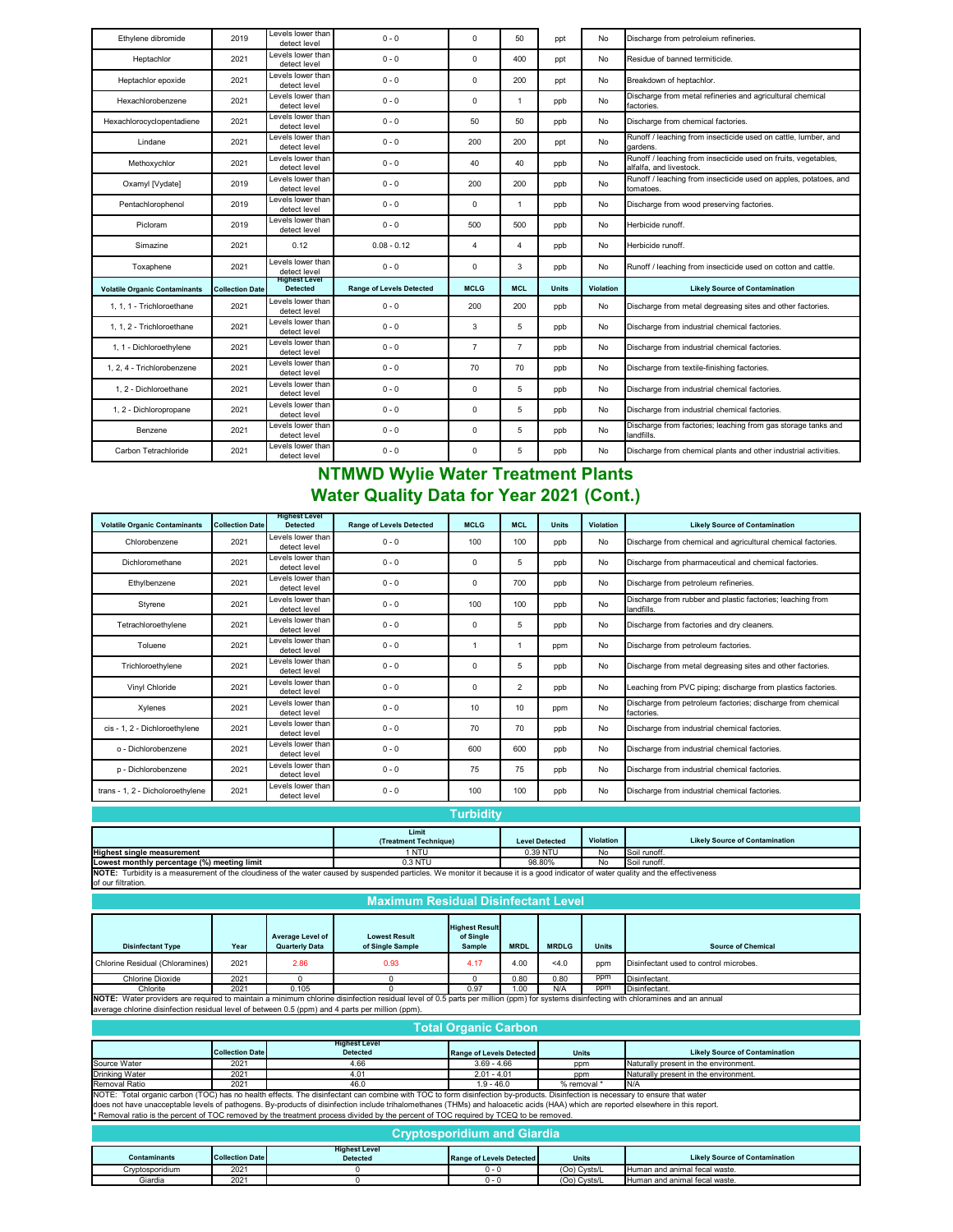### **NTMWD Wylie Water Treatment Plants Water Quality Data for Year 2021 (Cont.)**

| <b>Lead and Copper</b>                                                                                                                                                                         |                                                                                                                                                                                                                                                                                                                                                                                                                                                                                                                                                                                                                                                                                                                                                                                                                                                                                                                                             |                      |                                                                                                                                                                                                                                                                                                                                                                                                                                                                                                                                                                                                                                                                                                                                                                                                                                                                                                                                                                                                                                                                                                                                                                                                                                                                                                                                                                                                                                                                                                                                                                                                                                                                                                                                                                                                                                                                                                                                                                                                                                                                                                                                                                                                                                                                                                                                                                                                                                                                                                                                                                                                                                                                                                                          |                                            |                     |           |                                                                                                                        |  |  |  |  |
|------------------------------------------------------------------------------------------------------------------------------------------------------------------------------------------------|---------------------------------------------------------------------------------------------------------------------------------------------------------------------------------------------------------------------------------------------------------------------------------------------------------------------------------------------------------------------------------------------------------------------------------------------------------------------------------------------------------------------------------------------------------------------------------------------------------------------------------------------------------------------------------------------------------------------------------------------------------------------------------------------------------------------------------------------------------------------------------------------------------------------------------------------|----------------------|--------------------------------------------------------------------------------------------------------------------------------------------------------------------------------------------------------------------------------------------------------------------------------------------------------------------------------------------------------------------------------------------------------------------------------------------------------------------------------------------------------------------------------------------------------------------------------------------------------------------------------------------------------------------------------------------------------------------------------------------------------------------------------------------------------------------------------------------------------------------------------------------------------------------------------------------------------------------------------------------------------------------------------------------------------------------------------------------------------------------------------------------------------------------------------------------------------------------------------------------------------------------------------------------------------------------------------------------------------------------------------------------------------------------------------------------------------------------------------------------------------------------------------------------------------------------------------------------------------------------------------------------------------------------------------------------------------------------------------------------------------------------------------------------------------------------------------------------------------------------------------------------------------------------------------------------------------------------------------------------------------------------------------------------------------------------------------------------------------------------------------------------------------------------------------------------------------------------------------------------------------------------------------------------------------------------------------------------------------------------------------------------------------------------------------------------------------------------------------------------------------------------------------------------------------------------------------------------------------------------------------------------------------------------------------------------------------------------------|--------------------------------------------|---------------------|-----------|------------------------------------------------------------------------------------------------------------------------|--|--|--|--|
| <b>Lead and Copper</b>                                                                                                                                                                         | Date<br>Sampled                                                                                                                                                                                                                                                                                                                                                                                                                                                                                                                                                                                                                                                                                                                                                                                                                                                                                                                             | Action<br>Level (AL) | 90th Percentile                                                                                                                                                                                                                                                                                                                                                                                                                                                                                                                                                                                                                                                                                                                                                                                                                                                                                                                                                                                                                                                                                                                                                                                                                                                                                                                                                                                                                                                                                                                                                                                                                                                                                                                                                                                                                                                                                                                                                                                                                                                                                                                                                                                                                                                                                                                                                                                                                                                                                                                                                                                                                                                                                                          | # Sites Over AL                            | <b>Units</b>        | Violation | <b>Likely Source of Contamination</b>                                                                                  |  |  |  |  |
| Lead                                                                                                                                                                                           | 2019                                                                                                                                                                                                                                                                                                                                                                                                                                                                                                                                                                                                                                                                                                                                                                                                                                                                                                                                        | 15                   | 3.04                                                                                                                                                                                                                                                                                                                                                                                                                                                                                                                                                                                                                                                                                                                                                                                                                                                                                                                                                                                                                                                                                                                                                                                                                                                                                                                                                                                                                                                                                                                                                                                                                                                                                                                                                                                                                                                                                                                                                                                                                                                                                                                                                                                                                                                                                                                                                                                                                                                                                                                                                                                                                                                                                                                     | $\mathbf{0}$                               | ppb                 |           | Corrosion of household plumbing systems; erosion of natural                                                            |  |  |  |  |
| Copper                                                                                                                                                                                         | 2019                                                                                                                                                                                                                                                                                                                                                                                                                                                                                                                                                                                                                                                                                                                                                                                                                                                                                                                                        | 1.30                 | 0.489                                                                                                                                                                                                                                                                                                                                                                                                                                                                                                                                                                                                                                                                                                                                                                                                                                                                                                                                                                                                                                                                                                                                                                                                                                                                                                                                                                                                                                                                                                                                                                                                                                                                                                                                                                                                                                                                                                                                                                                                                                                                                                                                                                                                                                                                                                                                                                                                                                                                                                                                                                                                                                                                                                                    | $\mathbf 0$                                | ppm                 |           | deposits<br>Erosion of natural deposits; leaching from wood preservatives;<br>corrosion of household plumbing systems. |  |  |  |  |
|                                                                                                                                                                                                | ADDITIONAL HEALTH INFORMATION FOR LEAD: If present, elevated levels of lead can cause serious health problems, especially for pregnant women and young children. Lead<br>in drinking water is primarily from materials and components associated with service lines and home plumbing. Rose Hill SUD is responsible for providing high quality drinking water,<br>but cannot control the variety of materials used in plumbing components. When your water has been sitting for several hours, you can minimize the potential for lead exposure by<br>flushing your tap for 30 seconds to 2 minutes before using water for drinking or cooking. If you are concerned about lead in your water, you may wish to have your water tested.<br>Information on lead in drinking water, testing methods, and steps you can take to minimize exposure is available from the Safe Drinking Water Hotline or<br>at http://www.epa.gov/safewater/lead. |                      |                                                                                                                                                                                                                                                                                                                                                                                                                                                                                                                                                                                                                                                                                                                                                                                                                                                                                                                                                                                                                                                                                                                                                                                                                                                                                                                                                                                                                                                                                                                                                                                                                                                                                                                                                                                                                                                                                                                                                                                                                                                                                                                                                                                                                                                                                                                                                                                                                                                                                                                                                                                                                                                                                                                          |                                            |                     |           |                                                                                                                        |  |  |  |  |
|                                                                                                                                                                                                |                                                                                                                                                                                                                                                                                                                                                                                                                                                                                                                                                                                                                                                                                                                                                                                                                                                                                                                                             |                      |                                                                                                                                                                                                                                                                                                                                                                                                                                                                                                                                                                                                                                                                                                                                                                                                                                                                                                                                                                                                                                                                                                                                                                                                                                                                                                                                                                                                                                                                                                                                                                                                                                                                                                                                                                                                                                                                                                                                                                                                                                                                                                                                                                                                                                                                                                                                                                                                                                                                                                                                                                                                                                                                                                                          | <b>Unregulated Contaminants</b>            |                     |           |                                                                                                                        |  |  |  |  |
| Contaminants                                                                                                                                                                                   | <b>Collection Date</b>                                                                                                                                                                                                                                                                                                                                                                                                                                                                                                                                                                                                                                                                                                                                                                                                                                                                                                                      |                      | <b>Highest Level</b><br><b>Detected</b>                                                                                                                                                                                                                                                                                                                                                                                                                                                                                                                                                                                                                                                                                                                                                                                                                                                                                                                                                                                                                                                                                                                                                                                                                                                                                                                                                                                                                                                                                                                                                                                                                                                                                                                                                                                                                                                                                                                                                                                                                                                                                                                                                                                                                                                                                                                                                                                                                                                                                                                                                                                                                                                                                  | <b>Range of Levels Detected</b>            | Units               |           | <b>Likely Source of Contamination</b>                                                                                  |  |  |  |  |
| Chloroform<br>Bromoform                                                                                                                                                                        | 2021<br>2021                                                                                                                                                                                                                                                                                                                                                                                                                                                                                                                                                                                                                                                                                                                                                                                                                                                                                                                                |                      | 29 4<br>1.00                                                                                                                                                                                                                                                                                                                                                                                                                                                                                                                                                                                                                                                                                                                                                                                                                                                                                                                                                                                                                                                                                                                                                                                                                                                                                                                                                                                                                                                                                                                                                                                                                                                                                                                                                                                                                                                                                                                                                                                                                                                                                                                                                                                                                                                                                                                                                                                                                                                                                                                                                                                                                                                                                                             | 11.5 - 29.4<br>$< 1.00 - 1.00$             | ppb<br>ppb          |           | By-product of drinking water disinfection.<br>By-product of drinking water disinfection.                               |  |  |  |  |
| Bromodichloromethane                                                                                                                                                                           | 2021                                                                                                                                                                                                                                                                                                                                                                                                                                                                                                                                                                                                                                                                                                                                                                                                                                                                                                                                        |                      | 13.2                                                                                                                                                                                                                                                                                                                                                                                                                                                                                                                                                                                                                                                                                                                                                                                                                                                                                                                                                                                                                                                                                                                                                                                                                                                                                                                                                                                                                                                                                                                                                                                                                                                                                                                                                                                                                                                                                                                                                                                                                                                                                                                                                                                                                                                                                                                                                                                                                                                                                                                                                                                                                                                                                                                     | $5.53 - 13.2$                              | ppb                 |           | By-product of drinking water disinfection.                                                                             |  |  |  |  |
| Dibromochloromethane<br>NOTE: Bromoform, chloroform, bromodichloromethane, and dibromochloromethane are disinfection by-products. There is no maximum contaminant level for these chemicals at | 2021                                                                                                                                                                                                                                                                                                                                                                                                                                                                                                                                                                                                                                                                                                                                                                                                                                                                                                                                        |                      | 6.8                                                                                                                                                                                                                                                                                                                                                                                                                                                                                                                                                                                                                                                                                                                                                                                                                                                                                                                                                                                                                                                                                                                                                                                                                                                                                                                                                                                                                                                                                                                                                                                                                                                                                                                                                                                                                                                                                                                                                                                                                                                                                                                                                                                                                                                                                                                                                                                                                                                                                                                                                                                                                                                                                                                      | $274 - 680$                                | ppb                 |           | By-product of drinking water disinfection.                                                                             |  |  |  |  |
| the entry point to distribution.                                                                                                                                                               |                                                                                                                                                                                                                                                                                                                                                                                                                                                                                                                                                                                                                                                                                                                                                                                                                                                                                                                                             |                      |                                                                                                                                                                                                                                                                                                                                                                                                                                                                                                                                                                                                                                                                                                                                                                                                                                                                                                                                                                                                                                                                                                                                                                                                                                                                                                                                                                                                                                                                                                                                                                                                                                                                                                                                                                                                                                                                                                                                                                                                                                                                                                                                                                                                                                                                                                                                                                                                                                                                                                                                                                                                                                                                                                                          |                                            |                     |           |                                                                                                                        |  |  |  |  |
|                                                                                                                                                                                                |                                                                                                                                                                                                                                                                                                                                                                                                                                                                                                                                                                                                                                                                                                                                                                                                                                                                                                                                             |                      | <b>Secondary and Other Constituents Not Regulated</b>                                                                                                                                                                                                                                                                                                                                                                                                                                                                                                                                                                                                                                                                                                                                                                                                                                                                                                                                                                                                                                                                                                                                                                                                                                                                                                                                                                                                                                                                                                                                                                                                                                                                                                                                                                                                                                                                                                                                                                                                                                                                                                                                                                                                                                                                                                                                                                                                                                                                                                                                                                                                                                                                    |                                            |                     |           |                                                                                                                        |  |  |  |  |
|                                                                                                                                                                                                |                                                                                                                                                                                                                                                                                                                                                                                                                                                                                                                                                                                                                                                                                                                                                                                                                                                                                                                                             |                      | <b>Highest Level</b>                                                                                                                                                                                                                                                                                                                                                                                                                                                                                                                                                                                                                                                                                                                                                                                                                                                                                                                                                                                                                                                                                                                                                                                                                                                                                                                                                                                                                                                                                                                                                                                                                                                                                                                                                                                                                                                                                                                                                                                                                                                                                                                                                                                                                                                                                                                                                                                                                                                                                                                                                                                                                                                                                                     |                                            |                     |           |                                                                                                                        |  |  |  |  |
| Contaminants<br>Aluminum                                                                                                                                                                       | <b>Collection Date</b><br>2021                                                                                                                                                                                                                                                                                                                                                                                                                                                                                                                                                                                                                                                                                                                                                                                                                                                                                                              |                      | <b>Detected</b><br>Levels lower than detect level                                                                                                                                                                                                                                                                                                                                                                                                                                                                                                                                                                                                                                                                                                                                                                                                                                                                                                                                                                                                                                                                                                                                                                                                                                                                                                                                                                                                                                                                                                                                                                                                                                                                                                                                                                                                                                                                                                                                                                                                                                                                                                                                                                                                                                                                                                                                                                                                                                                                                                                                                                                                                                                                        | <b>Range of Levels Detected</b><br>$0 - 0$ | <b>Units</b><br>ppm |           | <b>Likely Source of Contamination</b><br>Erosion of natural deposits.                                                  |  |  |  |  |
| Calcium                                                                                                                                                                                        | 2021                                                                                                                                                                                                                                                                                                                                                                                                                                                                                                                                                                                                                                                                                                                                                                                                                                                                                                                                        |                      | 77.5                                                                                                                                                                                                                                                                                                                                                                                                                                                                                                                                                                                                                                                                                                                                                                                                                                                                                                                                                                                                                                                                                                                                                                                                                                                                                                                                                                                                                                                                                                                                                                                                                                                                                                                                                                                                                                                                                                                                                                                                                                                                                                                                                                                                                                                                                                                                                                                                                                                                                                                                                                                                                                                                                                                     | $34.5 - 77.5$                              | ppm                 |           | Abundant naturally occurring element.                                                                                  |  |  |  |  |
| Chloride                                                                                                                                                                                       | 2021                                                                                                                                                                                                                                                                                                                                                                                                                                                                                                                                                                                                                                                                                                                                                                                                                                                                                                                                        |                      | 73.5                                                                                                                                                                                                                                                                                                                                                                                                                                                                                                                                                                                                                                                                                                                                                                                                                                                                                                                                                                                                                                                                                                                                                                                                                                                                                                                                                                                                                                                                                                                                                                                                                                                                                                                                                                                                                                                                                                                                                                                                                                                                                                                                                                                                                                                                                                                                                                                                                                                                                                                                                                                                                                                                                                                     | $4.78 - 73.5$                              | ppm                 |           | Abundant naturally occurring element; used in water purification;<br>by-product of oil field activity.                 |  |  |  |  |
| Iron                                                                                                                                                                                           | 2021                                                                                                                                                                                                                                                                                                                                                                                                                                                                                                                                                                                                                                                                                                                                                                                                                                                                                                                                        |                      | Levels lower than detect level                                                                                                                                                                                                                                                                                                                                                                                                                                                                                                                                                                                                                                                                                                                                                                                                                                                                                                                                                                                                                                                                                                                                                                                                                                                                                                                                                                                                                                                                                                                                                                                                                                                                                                                                                                                                                                                                                                                                                                                                                                                                                                                                                                                                                                                                                                                                                                                                                                                                                                                                                                                                                                                                                           | $0 - 0$                                    | ppm                 |           | Erosion of natural deposits; iron or steel water delivery equipment<br>or facilities.                                  |  |  |  |  |
| Magnesium                                                                                                                                                                                      | 2021                                                                                                                                                                                                                                                                                                                                                                                                                                                                                                                                                                                                                                                                                                                                                                                                                                                                                                                                        |                      | 4.43                                                                                                                                                                                                                                                                                                                                                                                                                                                                                                                                                                                                                                                                                                                                                                                                                                                                                                                                                                                                                                                                                                                                                                                                                                                                                                                                                                                                                                                                                                                                                                                                                                                                                                                                                                                                                                                                                                                                                                                                                                                                                                                                                                                                                                                                                                                                                                                                                                                                                                                                                                                                                                                                                                                     | $3.40 - 4.43$                              | ppm                 |           | Abundant naturally occurring element.                                                                                  |  |  |  |  |
| Manganese<br>Nickel                                                                                                                                                                            | 2021<br>2021                                                                                                                                                                                                                                                                                                                                                                                                                                                                                                                                                                                                                                                                                                                                                                                                                                                                                                                                |                      | 0.038<br>0.0060                                                                                                                                                                                                                                                                                                                                                                                                                                                                                                                                                                                                                                                                                                                                                                                                                                                                                                                                                                                                                                                                                                                                                                                                                                                                                                                                                                                                                                                                                                                                                                                                                                                                                                                                                                                                                                                                                                                                                                                                                                                                                                                                                                                                                                                                                                                                                                                                                                                                                                                                                                                                                                                                                                          | $0 - 0.038$<br>$0.004 - 0.006$             | ppm<br>ppm          |           | Abundant naturally occurring element.<br>Erosion of natural deposits.                                                  |  |  |  |  |
| pH                                                                                                                                                                                             | 2021                                                                                                                                                                                                                                                                                                                                                                                                                                                                                                                                                                                                                                                                                                                                                                                                                                                                                                                                        |                      | 9.12                                                                                                                                                                                                                                                                                                                                                                                                                                                                                                                                                                                                                                                                                                                                                                                                                                                                                                                                                                                                                                                                                                                                                                                                                                                                                                                                                                                                                                                                                                                                                                                                                                                                                                                                                                                                                                                                                                                                                                                                                                                                                                                                                                                                                                                                                                                                                                                                                                                                                                                                                                                                                                                                                                                     | $7.56 - 9.12$                              | units               |           | Measure of corrosivity of water.                                                                                       |  |  |  |  |
| Silver                                                                                                                                                                                         | 2021                                                                                                                                                                                                                                                                                                                                                                                                                                                                                                                                                                                                                                                                                                                                                                                                                                                                                                                                        |                      | Levels lower than detect level                                                                                                                                                                                                                                                                                                                                                                                                                                                                                                                                                                                                                                                                                                                                                                                                                                                                                                                                                                                                                                                                                                                                                                                                                                                                                                                                                                                                                                                                                                                                                                                                                                                                                                                                                                                                                                                                                                                                                                                                                                                                                                                                                                                                                                                                                                                                                                                                                                                                                                                                                                                                                                                                                           | $0 - 0$                                    | ppm                 |           | Erosion of natural deposits.                                                                                           |  |  |  |  |
| Sodium                                                                                                                                                                                         | 2021                                                                                                                                                                                                                                                                                                                                                                                                                                                                                                                                                                                                                                                                                                                                                                                                                                                                                                                                        |                      | 81.1                                                                                                                                                                                                                                                                                                                                                                                                                                                                                                                                                                                                                                                                                                                                                                                                                                                                                                                                                                                                                                                                                                                                                                                                                                                                                                                                                                                                                                                                                                                                                                                                                                                                                                                                                                                                                                                                                                                                                                                                                                                                                                                                                                                                                                                                                                                                                                                                                                                                                                                                                                                                                                                                                                                     |                                            | ppm                 |           | Erosion of natural deposits; by-product of oil field activity.                                                         |  |  |  |  |
| Sulfate                                                                                                                                                                                        | 2021                                                                                                                                                                                                                                                                                                                                                                                                                                                                                                                                                                                                                                                                                                                                                                                                                                                                                                                                        | 153                  |                                                                                                                                                                                                                                                                                                                                                                                                                                                                                                                                                                                                                                                                                                                                                                                                                                                                                                                                                                                                                                                                                                                                                                                                                                                                                                                                                                                                                                                                                                                                                                                                                                                                                                                                                                                                                                                                                                                                                                                                                                                                                                                                                                                                                                                                                                                                                                                                                                                                                                                                                                                                                                                                                                                          | $22.4 - 153$                               | ppm                 |           | Naturally occurring; common industrial by-product; by-product of<br>oil field activity.                                |  |  |  |  |
| Total Alkalinity as CaCO3                                                                                                                                                                      | 2021                                                                                                                                                                                                                                                                                                                                                                                                                                                                                                                                                                                                                                                                                                                                                                                                                                                                                                                                        |                      | 128                                                                                                                                                                                                                                                                                                                                                                                                                                                                                                                                                                                                                                                                                                                                                                                                                                                                                                                                                                                                                                                                                                                                                                                                                                                                                                                                                                                                                                                                                                                                                                                                                                                                                                                                                                                                                                                                                                                                                                                                                                                                                                                                                                                                                                                                                                                                                                                                                                                                                                                                                                                                                                                                                                                      | $65 - 128$                                 | ppm                 |           | Naturally occurring soluble mineral salts.                                                                             |  |  |  |  |
| <b>Total Dissolved Solids</b><br>Total Hardness as CaCO3                                                                                                                                       | 2021<br>2021                                                                                                                                                                                                                                                                                                                                                                                                                                                                                                                                                                                                                                                                                                                                                                                                                                                                                                                                |                      | 444<br>192                                                                                                                                                                                                                                                                                                                                                                                                                                                                                                                                                                                                                                                                                                                                                                                                                                                                                                                                                                                                                                                                                                                                                                                                                                                                                                                                                                                                                                                                                                                                                                                                                                                                                                                                                                                                                                                                                                                                                                                                                                                                                                                                                                                                                                                                                                                                                                                                                                                                                                                                                                                                                                                                                                               | 186 - 444<br>$96 - 192$                    | ppm<br>ppm          |           | Total dissolved mineral constituents in water.<br>Naturally occurring calcium.                                         |  |  |  |  |
| Zinc                                                                                                                                                                                           | 2021                                                                                                                                                                                                                                                                                                                                                                                                                                                                                                                                                                                                                                                                                                                                                                                                                                                                                                                                        |                      | Levels lower than detect level                                                                                                                                                                                                                                                                                                                                                                                                                                                                                                                                                                                                                                                                                                                                                                                                                                                                                                                                                                                                                                                                                                                                                                                                                                                                                                                                                                                                                                                                                                                                                                                                                                                                                                                                                                                                                                                                                                                                                                                                                                                                                                                                                                                                                                                                                                                                                                                                                                                                                                                                                                                                                                                                                           | $0 - 0$                                    | ppm                 |           | Moderately abundant naturally occurring element used in the<br>metal industry.                                         |  |  |  |  |
|                                                                                                                                                                                                |                                                                                                                                                                                                                                                                                                                                                                                                                                                                                                                                                                                                                                                                                                                                                                                                                                                                                                                                             |                      |                                                                                                                                                                                                                                                                                                                                                                                                                                                                                                                                                                                                                                                                                                                                                                                                                                                                                                                                                                                                                                                                                                                                                                                                                                                                                                                                                                                                                                                                                                                                                                                                                                                                                                                                                                                                                                                                                                                                                                                                                                                                                                                                                                                                                                                                                                                                                                                                                                                                                                                                                                                                                                                                                                                          | <b>Violations Table</b>                    |                     |           |                                                                                                                        |  |  |  |  |
| <b>Violation Type</b>                                                                                                                                                                          | <b>Violation Begin</b>                                                                                                                                                                                                                                                                                                                                                                                                                                                                                                                                                                                                                                                                                                                                                                                                                                                                                                                      | <b>Violation End</b> |                                                                                                                                                                                                                                                                                                                                                                                                                                                                                                                                                                                                                                                                                                                                                                                                                                                                                                                                                                                                                                                                                                                                                                                                                                                                                                                                                                                                                                                                                                                                                                                                                                                                                                                                                                                                                                                                                                                                                                                                                                                                                                                                                                                                                                                                                                                                                                                                                                                                                                                                                                                                                                                                                                                          |                                            |                     |           |                                                                                                                        |  |  |  |  |
| CHEMICAL MONITORING,<br>ROUTINE MAJOR                                                                                                                                                          | Dec-21                                                                                                                                                                                                                                                                                                                                                                                                                                                                                                                                                                                                                                                                                                                                                                                                                                                                                                                                      | Dec-21               | <b>Violation Explanation</b><br><b>What Happened:</b><br>On December 5 and 26 of 2021, as a result of staff oversight in routine daily monitoring for chlorine dioxide/chlorite was not collected two out of the<br>thirty-one days required in the month. Although this situation did not pose a safety risk and does not require you take any action, NTMWD is required to<br>notify customers of the monitoring violation.<br>All samples that were collected within the transmission system and those collected in-plant during December 2021 remained below regulatory<br>requirements and have remained below these limits ever since this monitoring requirement was implemented over a decade ago.<br>What should I do?<br>There is nothing you need to do at this time and no alternate water supply is needed.<br>What is being done?<br>District personnel have revised our sample validation procedures and sampling protocols to twice per day to ensure these samples are collected,<br>above what is required by regulation.<br>Mandatory Language for Monitoring/Reporting Violation - Chemical Sampling - CHEMICAL MONITORING, ROUTINE MAJOR<br>The NORTH TEXAS MWD WYLIE WTP water system PWS ID TX0430044 has violated the monitoring/reporting requirements set by Texas<br>Commission on Environmental Quality (TCEQ) in Chapter 30, Section 290, Subchapter F. Public water systems are required to collect and submit<br>chemical samples of water provided to their customers, and report the results of the monitoring to the TCEQ on a regular basis.<br>We failed to monitor/report the following constituents: Chlorine Dioxide /Chlorite<br>This/These violation(s) occurred in the monitoring period(s) December 5 & 26, 2021<br>Results of regular monitoring are an indicator of whether your drinking water is safe from chemical contamination. We did not complete all<br>monitoring/reporting for chemical constituents, and therefore TCEQ cannot be sure of the safety of your drinking water during that time. Potential<br>health effects from long-term exposure above the MCL - Anemia; infants and young children: nervous system effects<br>Please share this information with all other people who drink this water, especially those who may not have received this notice directly (i.e., people in<br>apartments, nursing homes, schools, and businesses). You can do this by posting this notice in a public place or distributing copies by hand or mail.<br>If you have questions regarding this matter, you may contact Zeke Campbell, Assistant Director Water Treatment and Conveyance at 972-442-5405.<br>North Texas Municipal Water District<br>E. Brown Street |                                            |                     |           |                                                                                                                        |  |  |  |  |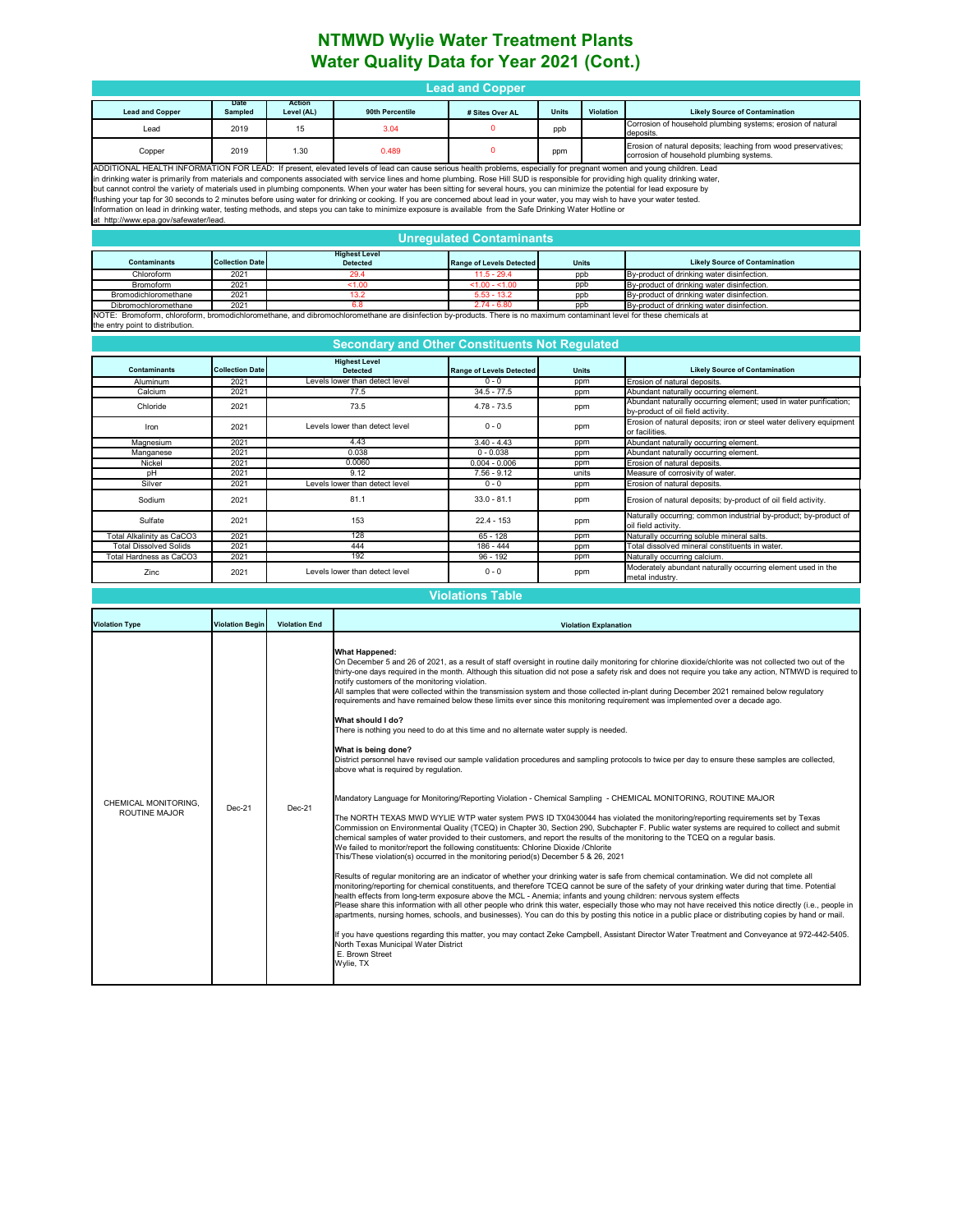# **NTMWD Tawakoni Water Treatment Plants Water Quality Data for Year 2021**

|                                                                                                                                                                                                                                                                                                                                                                                                        |                                                                                                                                                                                                                               |                                                           |                                 | <b>Coliform Bacteria</b>                                                         |                |                                                                             |           |                                                                                                                                            |  |  |  |
|--------------------------------------------------------------------------------------------------------------------------------------------------------------------------------------------------------------------------------------------------------------------------------------------------------------------------------------------------------------------------------------------------------|-------------------------------------------------------------------------------------------------------------------------------------------------------------------------------------------------------------------------------|-----------------------------------------------------------|---------------------------------|----------------------------------------------------------------------------------|----------------|-----------------------------------------------------------------------------|-----------|--------------------------------------------------------------------------------------------------------------------------------------------|--|--|--|
| <b>Maximum Contaminant</b><br><b>Level Goal</b>                                                                                                                                                                                                                                                                                                                                                        |                                                                                                                                                                                                                               | <b>Total Coliform Maximum</b><br><b>Contaminant Level</b> | <b>Highest No. of Positive</b>  | <b>Fecal Coliform</b><br>or<br>E. Coli<br><b>Maximum</b><br>Contaminant<br>Level |                | <b>Total No. of Positive</b><br>E. Coli or Fecal<br><b>Coliform Samples</b> | Violation | <b>Likely Source of Contamination</b>                                                                                                      |  |  |  |
| $\Omega$                                                                                                                                                                                                                                                                                                                                                                                               |                                                                                                                                                                                                                               | 1 positive monthly sample                                 | 0.00                            | $\mathbf 0$                                                                      |                | n                                                                           | N         | Naturally present in the environment.                                                                                                      |  |  |  |
|                                                                                                                                                                                                                                                                                                                                                                                                        | NOTE: Reported monthly tests found no fecal coliform bacteria. Coliforms are bacteria that are naturally present in the environment and are used as an indicator that other,<br>potentially harmful, bacteria may be present. |                                                           |                                 |                                                                                  |                |                                                                             |           |                                                                                                                                            |  |  |  |
|                                                                                                                                                                                                                                                                                                                                                                                                        |                                                                                                                                                                                                                               |                                                           |                                 |                                                                                  |                |                                                                             |           |                                                                                                                                            |  |  |  |
|                                                                                                                                                                                                                                                                                                                                                                                                        | <b>Regulated Contaminants</b>                                                                                                                                                                                                 |                                                           |                                 |                                                                                  |                |                                                                             |           |                                                                                                                                            |  |  |  |
| <b>Disinfectants and</b><br><b>Disinfection By-Products</b>                                                                                                                                                                                                                                                                                                                                            | <b>Collection Date</b>                                                                                                                                                                                                        | <b>Highest Level</b><br><b>Detected</b>                   | <b>Range of Levels Detected</b> | <b>MCLG</b>                                                                      | <b>MCL</b>     | <b>Units</b>                                                                | Violation | <b>Likely Source of Contamination</b>                                                                                                      |  |  |  |
| Total Haloacetic Acids (HAA5)                                                                                                                                                                                                                                                                                                                                                                          | 2021                                                                                                                                                                                                                          | 19                                                        | $12.9 - 26.3$                   | No goal for<br>the total                                                         | 60             | ppb                                                                         | <b>No</b> | By-product of drinking water disinfection.                                                                                                 |  |  |  |
| Total Trihalomethanes (TTHM)                                                                                                                                                                                                                                                                                                                                                                           | 2021                                                                                                                                                                                                                          | 38                                                        | $20 - 45.1$                     | No goal for<br>the total                                                         | 80             | ppb                                                                         | <b>No</b> | By-product of drinking water disinfection.                                                                                                 |  |  |  |
| <b>Bromate</b>                                                                                                                                                                                                                                                                                                                                                                                         | 2021                                                                                                                                                                                                                          | 4.38                                                      | $4.38 - 4.38$                   | 5                                                                                | 10             | ppb                                                                         | No        | By-product of drinking water ozonation.                                                                                                    |  |  |  |
| NOTE: Not all sample results may have been used for calculating the Highest Level Detected because some results may be part of an evaluation to determine where compliance<br>sampling should occur in the future. TCEQ only requires one sample annually for compliance testing                                                                                                                       |                                                                                                                                                                                                                               |                                                           |                                 |                                                                                  |                |                                                                             |           |                                                                                                                                            |  |  |  |
| <b>Inorganic Contaminants</b>                                                                                                                                                                                                                                                                                                                                                                          | <b>Collection Date</b>                                                                                                                                                                                                        | <b>Highest Level</b><br><b>Detected</b>                   | <b>Range of Levels Detected</b> | <b>MCLG</b>                                                                      | <b>MCL</b>     | <b>Units</b>                                                                | Violation | <b>Likely Source of Contamination</b>                                                                                                      |  |  |  |
| Antimony                                                                                                                                                                                                                                                                                                                                                                                               | 2021                                                                                                                                                                                                                          | evels lower than<br>detect level                          | $0 - 0$                         | 6                                                                                | 6              | ppb                                                                         | No        | Discharge from petroleum refineries; fire retardants; ceramics;<br>electronics; solder; and test addition.                                 |  |  |  |
| Arsenic                                                                                                                                                                                                                                                                                                                                                                                                | 2021                                                                                                                                                                                                                          | evels lower than<br>detect level                          | $0 - 0$                         | 0                                                                                | 10             | ppb                                                                         | No        | Erosion of natural deposits; runoff from orchards; runoff from<br>glass and electronics production wastes.                                 |  |  |  |
| Barium                                                                                                                                                                                                                                                                                                                                                                                                 | 2021                                                                                                                                                                                                                          | 0.064                                                     | $0.064 - 0.064$                 | $\overline{2}$                                                                   | $\overline{2}$ | ppm                                                                         | No        | Discharge of drilling wastes; discharge from metal refineries;<br>erosion of natural deposits.                                             |  |  |  |
| Beryllium                                                                                                                                                                                                                                                                                                                                                                                              | 2021                                                                                                                                                                                                                          | evels lower than<br>detect level                          | $0 - 0$                         | $\overline{4}$                                                                   | $\overline{4}$ | ppb                                                                         | No        | Discharge from metal refineries and coal-burning factories;<br>discharge from electrical, aerospace, and defense industries.               |  |  |  |
| Cadmium                                                                                                                                                                                                                                                                                                                                                                                                | 2021                                                                                                                                                                                                                          | evels lower than.<br>detect level                         | $0 - 0$                         | 5                                                                                | 5              | ppb                                                                         | No        | Corrosion of galvanized pipes; erosion of natural deposits;<br>discharge from metal refineries; runoff from waste batteries and<br>paints. |  |  |  |
| Chromium                                                                                                                                                                                                                                                                                                                                                                                               | 2021                                                                                                                                                                                                                          | evels lower than<br>detect level                          | $0 - 0$                         | 100                                                                              | 100            | ppb                                                                         | No        | Discharge from steel and pulp mills; erosion of natural deposits.                                                                          |  |  |  |
| Cyanide                                                                                                                                                                                                                                                                                                                                                                                                | 2021                                                                                                                                                                                                                          | evels lower than<br>detect level                          | $0 - 0$                         | 200                                                                              | 200            | ppb                                                                         | No        | Discharge from steel/metal factories; Discharge from plastics<br>and fertilizer factories.                                                 |  |  |  |
| Fluoride                                                                                                                                                                                                                                                                                                                                                                                               | 2021                                                                                                                                                                                                                          | 0.527                                                     | $0.527 - 0.527$                 | 4                                                                                | $\overline{4}$ | ppm                                                                         | No        | Erosion of natural deposits; water additive which promotes<br>strong teeth; discharge from fertilizer and aluminum factories.              |  |  |  |
| Mercury                                                                                                                                                                                                                                                                                                                                                                                                | 2021                                                                                                                                                                                                                          | evels lower than<br>detect level                          | $0 - 0$                         | $\overline{2}$                                                                   | $\overline{2}$ | ppb                                                                         | No        | Erosion of natural deposits; discharge from refineries and<br>factories; runoff from landfills; runoff from cropland.                      |  |  |  |
| Nitrate (measured as Nitrogen)                                                                                                                                                                                                                                                                                                                                                                         | 2021                                                                                                                                                                                                                          | 0.166                                                     | $0.166 - 0.166$                 | 10                                                                               | 10             | ppm                                                                         | No        | Runoff from fertilizer use; leaching from septic tanks; sewage;<br>erosion of natural deposits.                                            |  |  |  |
| Selenium                                                                                                                                                                                                                                                                                                                                                                                               | 2021                                                                                                                                                                                                                          | evels lower than<br>detect level                          | $0 - 0$                         | 50                                                                               | 50             | ppb                                                                         | <b>No</b> | Discharge from petroleum and metal refineries; erosion of<br>natural deposits; discharge from mines.                                       |  |  |  |
| Thallium                                                                                                                                                                                                                                                                                                                                                                                               | 2021                                                                                                                                                                                                                          | evels lower than<br>detect level                          | $0 - 0$                         | 0.5                                                                              | $\overline{2}$ | ppb                                                                         | No        | Discharge from electronics, glass, and leaching from ore-<br>processing sites; drug factories.                                             |  |  |  |
| Nitrate Advisory: Nitrate in drinking water at levels above 10 ppm is a health risk for infants of less than six months of age. High nitrate levels in drinking water can cause blue<br>baby syndrome. Nitrate levels may rise quickly for short periods of time because of rainfall or agricultural activity. If you are caring for an infant you should ask advice from your health<br>care provider |                                                                                                                                                                                                                               |                                                           |                                 |                                                                                  |                |                                                                             |           |                                                                                                                                            |  |  |  |

| <b>DOM: O PIOTINOI</b>                     |                        |                                         |                                 |             |            |              |           |                                         |  |
|--------------------------------------------|------------------------|-----------------------------------------|---------------------------------|-------------|------------|--------------|-----------|-----------------------------------------|--|
| <b>Radioactive Contaminants</b>            | <b>Collection Date</b> | <b>Highest Level</b><br><b>Detected</b> | <b>Range of Levels Detected</b> | <b>MCLG</b> | <b>MCL</b> | <b>Units</b> | Violation | <b>Likely Source of Contamination</b>   |  |
| Beta/photon emitters                       | 2021                   | 4.8                                     | $4.8 - 4.8$                     | 0           | 50         | pCi/L        | No        | Decav of natural and man-made deposits. |  |
| Gross alpha excluding<br>radon and uranium | 2021                   | Levels lower than<br>detect level       | $0 - 0$                         |             |            | pCi/L        | No        | Erosion of natural deposits.            |  |
| Radium                                     | 2021                   | Levels lower than<br>detect level       | $0 - 0$                         | 0           |            | pCi/L        | No        | Erosion of natural deposits.            |  |

# **NTMWD Tawakoni Water Treatment Plants Water Quality Data for Year 2021**

| <b>Synthetic organic contaminants</b><br>including pesticides and<br>herbicides | <b>Collection Date</b> | <b>Highest Level</b><br><b>Detected</b> | <b>Range of Levels Detected</b> | <b>MCLG</b> | <b>MCL</b>               | <b>Units</b> | <b>Violation</b> | <b>Likely Source of Contamination</b>                                   |
|---------------------------------------------------------------------------------|------------------------|-----------------------------------------|---------------------------------|-------------|--------------------------|--------------|------------------|-------------------------------------------------------------------------|
| 2, 4, 5 - TP (Silvex)                                                           | 2021                   | Levels lower than<br>detect level       | $0 - 0$                         | 50          | 50                       | ppb          | No               | Residue of banned herbicide.                                            |
| $2, 4 - D$                                                                      | 2021                   | Levels lower than<br>detect level       | $0 - 0$                         | 70          | 70                       | ppb          | No               | Runoff from herbicide used on row crops.                                |
| Alachlor                                                                        | 2021                   | Levels lower than<br>detect level       | $0 - 0$                         | $\Omega$    | $\overline{\phantom{a}}$ | ppb          | No               | Runoff from herbicide used on row crops.                                |
| Aldicarb                                                                        | 2021                   | Levels lower than<br>detect level       | $0 - 0$                         |             | 3                        | ppb          | No               | Runoff from agricultural pesticide.                                     |
| <b>Aldicarb Sulfone</b>                                                         | 2021                   | Levels lower than<br>detect level       | $0 - 0$                         |             | $\overline{\phantom{a}}$ | ppb          | No               | Runoff from agricultural pesticide.                                     |
| Aldicarb Sulfoxide                                                              | 2021                   | Levels lower than<br>detect level       | $0 - 0$                         |             | 4                        | ppb          | No               | Runoff from agricultural pesticide.                                     |
| Atrazine                                                                        | 2021                   | 0.1                                     | $0.1 - 0.1$                     | 3           | 3                        | ppb          | No               | Runoff from herbicide used on row crops.                                |
| Benzo (a) pyrene                                                                | 2021                   | Levels lower than<br>detect level       | $0 - 0$                         | $\Omega$    | 200                      | ppt          | <b>No</b>        | Leaching from linings of water storage tanks and distribution<br>lines. |
| Carbofuran                                                                      | 2021                   | Levels lower than<br>detect level       | $0 - 0$                         | 40          | 40                       | ppb          | No               | Leaching of soil fumigant used on rice and alfalfa.                     |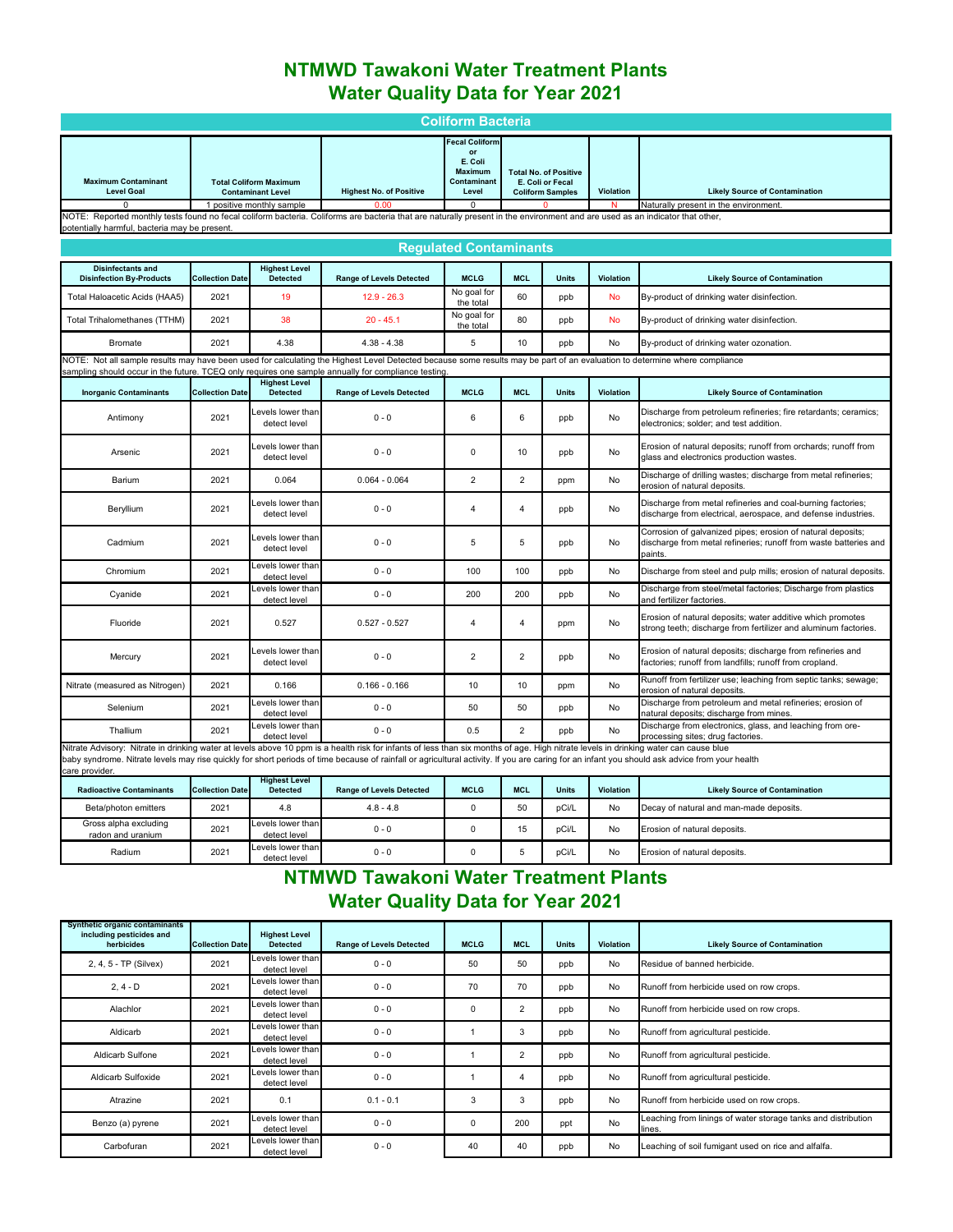| Chlordane                            | 2021                   | evels lower than<br>detect level        | $0 - 0$                         | $\mathbf 0$    | $\overline{2}$ | ppb          | No        | Residue of banned termiticide.                                                              |
|--------------------------------------|------------------------|-----------------------------------------|---------------------------------|----------------|----------------|--------------|-----------|---------------------------------------------------------------------------------------------|
| Dalapon                              | 2021                   | evels lower than<br>detect level        | $0 - 0$                         | 200            | 200            | ppb          | No        | Runoff from herbicide used on rights of way.                                                |
| Di (2-ethylhexyl) adipate            | 2021                   | evels lower than<br>detect level        | $0 - 0$                         | 400            | 400            | ppb          | No        | Discharge from chemical factories.                                                          |
| Di (2-ethylhexyl) phthalate          | 2021                   | evels lower than<br>detect level        | $0 - 0$                         | $\mathbf 0$    | 6              | ppb          | No        | Discharge from rubber and chemical factories.                                               |
| Dibromochloropropane (DBCP)          | 2021                   | evels lower than<br>detect level        | $0 - 0$                         | $\pmb{0}$      | 200            | ppt          | No        | Runoff / leaching from soil fumigant used on soybeans, cotton,<br>pineapples, and orchards. |
| Dinoseb                              | 2021                   | evels lower than<br>detect level        | $0 - 0$                         | $\overline{7}$ | $\overline{7}$ | ppb          | No        | Runoff from herbicide used on soybeans and vegetables.                                      |
| Endrin                               | 2021                   | evels lower than<br>detect level        | $0 - 0$                         | $\overline{2}$ | $\overline{2}$ | ppb          | No        | Residue of banned insecticide.                                                              |
| Ethylene dibromide                   | 2021                   | evels lower than<br>detect level        | $0 - 0$                         | $\mathbf 0$    | 50             | ppt          | No        | Discharge from petroleium refineries.                                                       |
| Heptachlor                           | 2021                   | evels lower than<br>detect level        | $0 - 0$                         | $\mathbf 0$    | 400            | ppt          | No        | Residue of banned termiticide.                                                              |
| Heptachlor epoxide                   | 2021                   | evels lower than<br>detect level        | $0 - 0$                         | $\mathbf 0$    | 200            | ppt          | No        | Breakdown of heptachlor.                                                                    |
| Hexachlorobenzene                    | 2021                   | evels lower than<br>detect level        | $0 - 0$                         | $\mathbf 0$    | $\mathbf{1}$   | ppb          | No        | Discharge from metal refineries and agricultural chemical<br>factories.                     |
| Hexachlorocyclopentadiene            | 2021                   | evels lower than<br>detect level        | $0 - 0$                         | 50             | 50             | ppb          | No        | Discharge from chemical factories.                                                          |
| Lindane                              | 2021                   | evels lower than<br>detect level        | $0 - 0$                         | 200            | 200            | ppt          | No        | Runoff / leaching from insecticide used on cattle, lumber, and<br>gardens                   |
| Methoxychlor                         | 2021                   | evels lower than<br>detect level        | $0 - 0$                         | 40             | 40             | ppb          | No        | Runoff / leaching from insecticide used on fruits, vegetables,<br>alfalfa, and livestock.   |
| Oxamyl [Vydate]                      | 2021                   | evels lower than<br>detect level        | $0 - 0$                         | 200            | 200            | ppb          | No        | Runoff / leaching from insecticide used on apples, potatoes, and<br>tomatoes.               |
| Pentachlorophenol                    | 2021                   | evels lower than<br>detect level        | $0 - 0$                         | $\mathbf 0$    | $\mathbf{1}$   | ppb          | No        | Discharge from wood preserving factories.                                                   |
| Picloram                             | 2021                   | evels lower than<br>detect level        | $0 - 0$                         | 500            | 500            | ppb          | No        | Herbicide runoff.                                                                           |
| Simazine                             | 2021                   | evels lower than<br>detect level        | $0 - 0$                         | $\overline{4}$ | $\overline{4}$ | ppb          | No        | Herbicide runoff.                                                                           |
| Toxaphene                            | 2021                   | evels lower than<br>detect level        | $0 - 0$                         | $\mathbf 0$    | 3              | ppb          | No        | Runoff / leaching from insecticide used on cotton and cattle.                               |
| <b>Volatile Organic Contaminants</b> | <b>Collection Date</b> | <b>Highest Level</b><br><b>Detected</b> | <b>Range of Levels Detected</b> | <b>MCLG</b>    | <b>MCL</b>     | <b>Units</b> | Violation | <b>Likely Source of Contamination</b>                                                       |
| 1, 1, 1 - Trichloroethane            | 2021                   | evels lower than<br>detect level        | $0 - 0$                         | 200            | 200            | ppb          | No        | Discharge from metal degreasing sites and other factories.                                  |
| 1, 1, 2 - Trichloroethane            | 2021                   | evels lower than<br>detect level        | $0 - 0$                         | 3              | 5              | ppb          | No        | Discharge from industrial chemical factories.                                               |
| 1, 1 - Dichloroethylene              | 2021                   | evels lower than<br>detect level        | $0 - 0$                         | $\overline{7}$ | $\overline{7}$ | ppb          | No        | Discharge from industrial chemical factories.                                               |
| 1, 2, 4 - Trichlorobenzene           | 2021                   | evels lower than<br>detect level        | $0 - 0$                         | 70             | 70             | ppb          | No        | Discharge from textile-finishing factories.                                                 |
| 1, 2 - Dichloroethane                | 2021                   | evels lower than<br>detect level        | $0 - 0$                         | $\mathbf{0}$   | $\,$ 5 $\,$    | ppb          | No        | Discharge from industrial chemical factories.                                               |
| 1, 2 - Dichloropropane               | 2021                   | evels lower than<br>detect level        | $0 - 0$                         | $\mathbf 0$    | 5              | ppb          | No        | Discharge from industrial chemical factories.                                               |
| Benzene                              | 2021                   | evels lower than<br>detect level        | $0 - 0$                         | $\mathbf 0$    | 5              | ppb          | <b>No</b> | Discharge from factories; leaching from gas storage tanks and<br>andfills.                  |
| Carbon Tetrachloride                 | 2021                   | evels lower than<br>detect level        | $0 - 0$                         | 0              | 5              | ppb          | No        | Discharge from chemical plants and other industrial activities.                             |

# **NTMWD Tawakoni Water Treatment Plants Water Quality Data for Year 2021**

| <b>Volatile Organic Contaminants</b> | <b>Collection Date</b> | <b>Highest Level</b><br><b>Detected</b> | <b>Range of Levels Detected</b> | <b>MCLG</b> | <b>MCL</b> | <b>Units</b> | <b>Violation</b> | <b>Likely Source of Contamination</b>                                     |
|--------------------------------------|------------------------|-----------------------------------------|---------------------------------|-------------|------------|--------------|------------------|---------------------------------------------------------------------------|
| Chlorobenzene                        | 2021                   | Levels lower than<br>detect level       | $0 - 0$                         | 100         | 100        | ppb          | No               | Discharge from chemical and agricultural chemical factories.              |
| Dichloromethane                      | 2021                   | Levels lower than<br>detect level       | $0 - 0$                         | 0           | 5          | ppb          | No               | Discharge from pharmaceutical and chemical factories.                     |
| Ethylbenzene                         | 2021                   | Levels lower than<br>detect level       | $0 - 0$                         | $^{\circ}$  | 700        | ppb          | No               | Discharge from petroleum refineries.                                      |
| Styrene                              | 2021                   | Levels lower than<br>detect level       | $0 - 0$                         | 100         | 100        | ppb          | No.              | Discharge from rubber and plastic factories; leaching from<br>landfills.  |
| Tetrachloroethylene                  | 2021                   | Levels lower than<br>detect level       | $0 - 0$                         | 0           | 5          | ppb          | No.              | Discharge from factories and dry cleaners.                                |
| Toluene                              | 2021                   | Levels lower than<br>detect level       | $0 - 0$                         |             |            | ppm          | No               | Discharge from petroleum factories.                                       |
| Trichloroethylene                    | 2021                   | Levels lower than<br>detect level       | $0 - 0$                         | 0           | 5          | ppb          | No               | Discharge from metal degreasing sites and other factories.                |
| Vinyl Chloride                       | 2021                   | Levels lower than<br>detect level       | $0 - 0$                         | $^{\circ}$  | 2          | ppb          | No.              | Leaching from PVC piping; discharge from plastics factories.              |
| Xylenes                              | 2021                   | Levels lower than<br>detect level       | $0 - 0$                         | 10          | 10         | ppm          | No               | Discharge from petroleum factories; discharge from chemical<br>factories. |
| cis - 1, 2 - Dichloroethylene        | 2021                   | Levels lower than<br>detect level       | $0 - 0$                         | 70          | 70         | ppb          | No               | Discharge from industrial chemical factories.                             |
| o - Dichlorobenzene                  | 2021                   | Levels lower than<br>detect level       | $0 - 0$                         | 600         | 600        | ppb          | No               | Discharge from industrial chemical factories.                             |
| p - Dichlorobenzene                  | 2021                   | Levels lower than<br>detect level       | $0 - 0$                         | 75          | 75         | ppb          | No               | Discharge from industrial chemical factories.                             |
| trans - 1, 2 - Dicholoroethylene     | 2021                   | Levels lower than<br>detect level       | $0 - 0$                         | 100         | 100        | ppb          | No               | Discharge from industrial chemical factories.                             |

| <b>Turbidity</b>                                                                                                                                                                   |                                           |                       |                  |                                       |  |  |  |  |  |  |
|------------------------------------------------------------------------------------------------------------------------------------------------------------------------------------|-------------------------------------------|-----------------------|------------------|---------------------------------------|--|--|--|--|--|--|
|                                                                                                                                                                                    | Limit<br>(Treatment Technique)            | <b>Level Detected</b> | <b>Violation</b> | <b>Likely Source of Contamination</b> |  |  |  |  |  |  |
| <b>Highest single measurement</b>                                                                                                                                                  | 1 NTU                                     | 0.35 NTU              | No               | Soil runoff.                          |  |  |  |  |  |  |
| Lowest monthly percentage (%) meeting limit                                                                                                                                        | $0.3$ NTU<br>99.40%<br>Soil runoff.<br>No |                       |                  |                                       |  |  |  |  |  |  |
| NOTE: Turbidity is a measurement of the cloudiness of the water caused by suspended particles. We monitor it because it is a good indicator of water quality and the effectiveness |                                           |                       |                  |                                       |  |  |  |  |  |  |
| of our filtration.                                                                                                                                                                 |                                           |                       |                  |                                       |  |  |  |  |  |  |